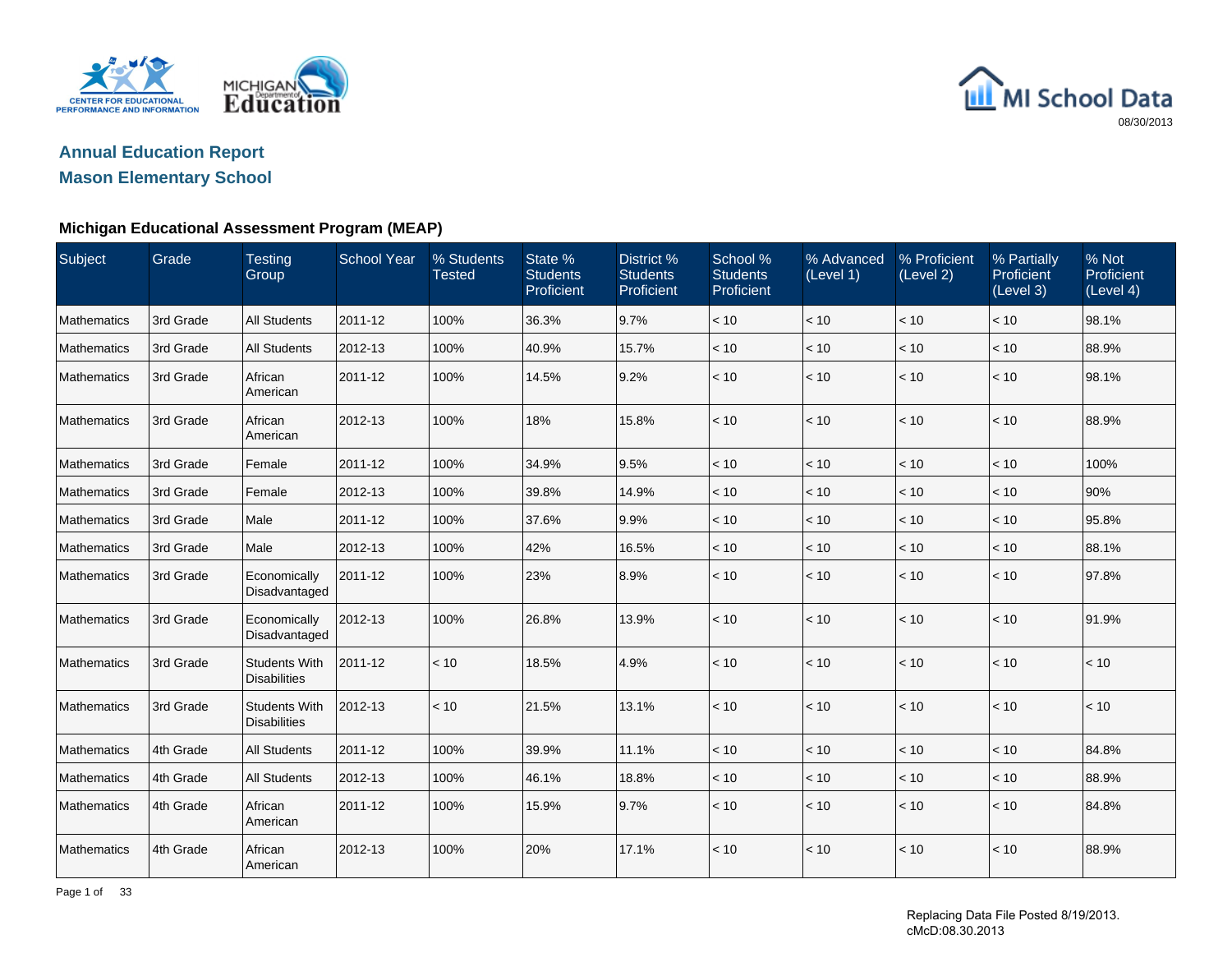

## **Annual Education ReportMason Elementary School**

#### **Michigan Educational Assessment Program (MEAP)**

| Subject            | Grade     | <b>Testing</b><br>Group                     | <b>School Year</b> | % Students<br><b>Tested</b> | State %<br><b>Students</b><br>Proficient | District %<br><b>Students</b><br>Proficient | School %<br><b>Students</b><br>Proficient | % Advanced<br>(Level 1) | % Proficient<br>(Level 2) | % Partially<br>Proficient<br>(Level 3) | % Not<br>Proficient<br>(Level 4) |
|--------------------|-----------|---------------------------------------------|--------------------|-----------------------------|------------------------------------------|---------------------------------------------|-------------------------------------------|-------------------------|---------------------------|----------------------------------------|----------------------------------|
| Mathematics        | 4th Grade | Female                                      | 2011-12            | 100%                        | 38.5%                                    | 10.9%                                       | < 10                                      | $<10$                   | $<10$                     | < 10                                   | 80%                              |
| Mathematics        | 4th Grade | Female                                      | 2012-13            | 100%                        | 45.7%                                    | 18.4%                                       | < 10                                      | < 10                    | < 10                      | < 10                                   | 89.7%                            |
| Mathematics        | 4th Grade | Male                                        | 2011-12            | 100%                        | 41.2%                                    | 11.3%                                       | < 10                                      | $<10$                   | $<10$                     | $<10$                                  | 88.9%                            |
| Mathematics        | 4th Grade | Male                                        | 2012-13            | 100%                        | 46.4%                                    | 19.2%                                       | < 10                                      | < 10                    | < 10                      | < 10                                   | 88.2%                            |
| Mathematics        | 4th Grade | Economically<br>Disadvantaged               | 2011-12            | 100%                        | 25.3%                                    | 10.3%                                       | < 10                                      | < 10                    | < 10                      | < 10                                   | 85.2%                            |
| Mathematics        | 4th Grade | Economically<br>Disadvantaged               | 2012-13            | 100%                        | 31.1%                                    | 17.4%                                       | < 10                                      | < 10                    | < 10                      | < 10                                   | 89.5%                            |
| Mathematics        | 4th Grade | <b>Students With</b><br><b>Disabilities</b> | 2011-12            | < 10                        | 18.3%                                    | 7.1%                                        | < 10                                      | < 10                    | < 10                      | < 10                                   | < 10                             |
| Mathematics        | 4th Grade | <b>Students With</b><br><b>Disabilities</b> | 2012-13            | < 10                        | 23%                                      | 7%                                          | < 10                                      | < 10                    | < 10                      | < 10                                   | < 10                             |
| <b>Mathematics</b> | 5th Grade | <b>All Students</b>                         | 2011-12            | 98%                         | 39.6%                                    | 11.4%                                       | < 10                                      | < 10                    | < 10                      | < 10                                   | 91.8%                            |
| <b>Mathematics</b> | 5th Grade | <b>All Students</b>                         | 2012-13            | 100%                        | 45.7%                                    | 17%                                         | < 10                                      | < 10                    | < 10                      | < 10                                   | 88.5%                            |
| Mathematics        | 5th Grade | African<br>American                         | 2011-12            | 98%                         | 17%                                      | 9.8%                                        | < 10                                      | < 10                    | < 10                      | < 10                                   | 91.8%                            |
| Mathematics        | 5th Grade | African<br>American                         | 2012-13            | 100%                        | 20.5%                                    | 15.4%                                       | < 10                                      | < 10                    | < 10                      | < 10                                   | 88.5%                            |
| Mathematics        | 5th Grade | Female                                      | 2011-12            | 100%                        | 37.5%                                    | 9.8%                                        | < 10                                      | < 10                    | < 10                      | < 10                                   | 95%                              |
| <b>Mathematics</b> | 5th Grade | Female                                      | 2012-13            | 100%                        | 43.9%                                    | 15.7%                                       | < 10                                      | < 10                    | < 10                      | < 10                                   | 87.5%                            |
| Mathematics        | 5th Grade | Male                                        | 2011-12            | 96.7%                       | 41.6%                                    | 12.9%                                       | < 10                                      | < 10                    | < 10                      | $<10$                                  | 89.7%                            |
| Mathematics        | 5th Grade | Male                                        | 2012-13            | 100%                        | 47.5%                                    | 18.4%                                       | < 10                                      | < 10                    | < 10                      | < 10                                   | 89.7%                            |
| Mathematics        | 5th Grade | Economically<br>Disadvantaged               | 2011-12            | 97.6%                       | 24.9%                                    | 10.8%                                       | < 10                                      | < 10                    | < 10                      | < 10                                   | 95.1%                            |

Page 2 of 33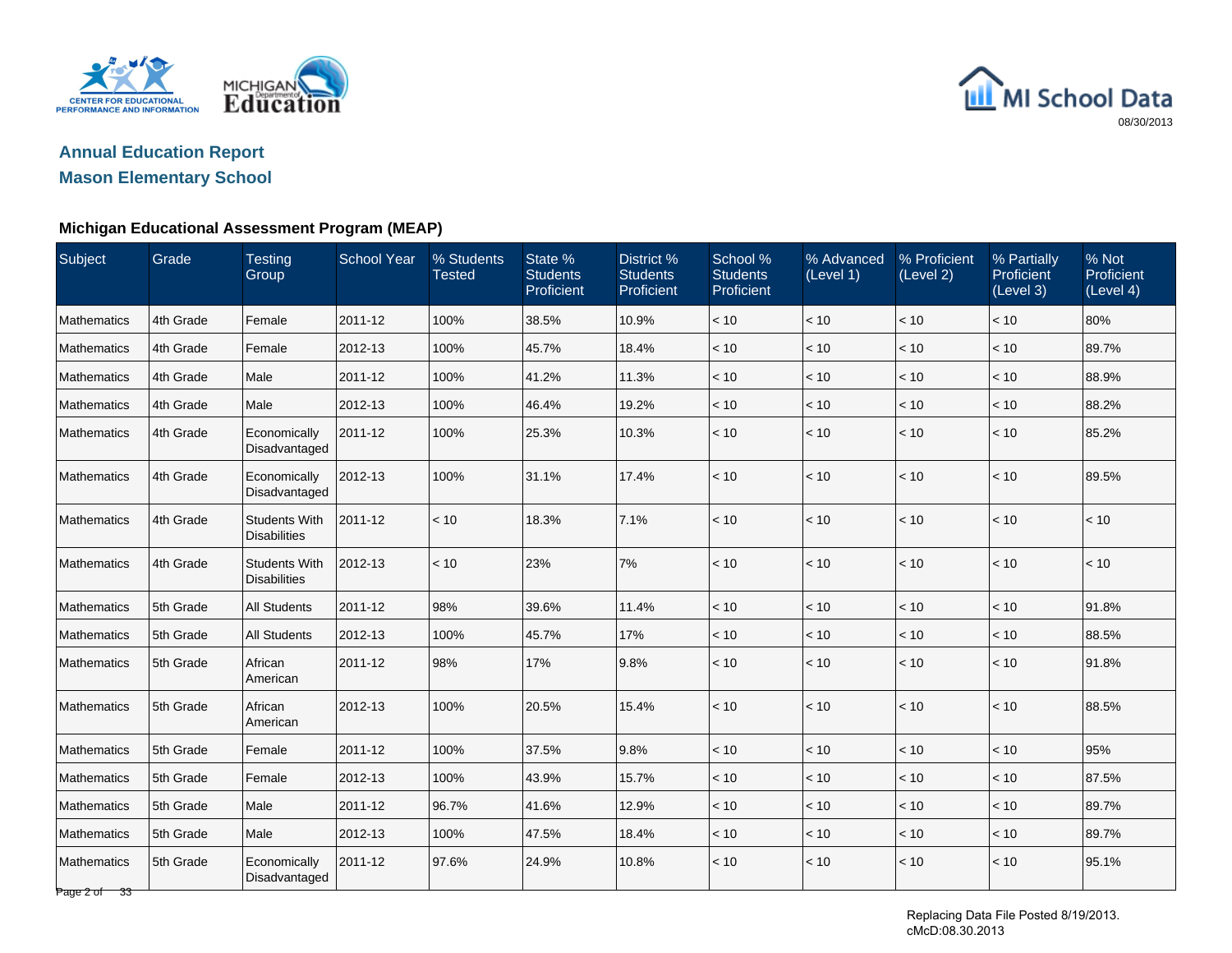

## **Annual Education ReportMason Elementary School**

| Subject            | Grade     | <b>Testing</b><br>Group                     | <b>School Year</b> | % Students<br><b>Tested</b> | State %<br><b>Students</b><br>Proficient | District <sub>%</sub><br><b>Students</b><br>Proficient | School %<br><b>Students</b><br>Proficient | % Advanced<br>(Level 1) | % Proficient<br>(Level 2) | % Partially<br>Proficient<br>(Level 3) | % Not<br>Proficient<br>(Level 4) |
|--------------------|-----------|---------------------------------------------|--------------------|-----------------------------|------------------------------------------|--------------------------------------------------------|-------------------------------------------|-------------------------|---------------------------|----------------------------------------|----------------------------------|
| Mathematics        | 5th Grade | Economically<br>Disadvantaged               | 2012-13            | 100%                        | 30.3%                                    | 15.7%                                                  | < 10                                      | < 10                    | < 10                      | < 10                                   | 89.8%                            |
| Mathematics        | 5th Grade | <b>Students With</b><br><b>Disabilities</b> | 2011-12            | < 10                        | 16%                                      | 4.9%                                                   | < 10                                      | < 10                    | < 10                      | < 10                                   | < 10                             |
| Mathematics        | 5th Grade | <b>Students With</b><br><b>Disabilities</b> | 2012-13            | < 10                        | 19.9%                                    | 10.2%                                                  | < 10                                      | < 10                    | < 10                      | < 10                                   | < 10                             |
| Mathematics        | 6th Grade | All Students                                | 2012-13            | 100%                        | 40.2%                                    | 13.6%                                                  | $<10$                                     | < 10                    | $<10$                     | < 10                                   | 90.2%                            |
| Mathematics        | 6th Grade | African<br>American                         | 2012-13            | 100%                        | 15.9%                                    | 12.6%                                                  | < 10                                      | < 10                    | < 10                      | < 10                                   | 90.1%                            |
| Mathematics        | 6th Grade | American<br>Indian                          | 2012-13            | < 10                        | 29.4%                                    | < 10                                                   | < 10                                      | < 10                    | < 10                      | < 10                                   | < 10                             |
| Mathematics        | 6th Grade | Female                                      | 2012-13            | 100%                        | 38.8%                                    | 13%                                                    | < 10                                      | < 10                    | < 10                      | < 10                                   | 87.2%                            |
| Mathematics        | 6th Grade | Male                                        | 2012-13            | 100%                        | 41.4%                                    | 14.2%                                                  | < 10                                      | < 10                    | < 10                      | < 10                                   | 93%                              |
| Mathematics        | 6th Grade | Economically<br>Disadvantaged               | 2012-13            | 100%                        | 24.6%                                    | 12.4%                                                  | < 10                                      | < 10                    | < 10                      | < 10                                   | 90.9%                            |
| <b>Mathematics</b> | 6th Grade | <b>Students With</b><br><b>Disabilities</b> | 2012-13            | 100%                        | 13.2%                                    | 5.2%                                                   | < 10                                      | < 10                    | < 10                      | < 10                                   | 92.9%                            |
| Mathematics        | 7th Grade | <b>All Students</b>                         | 2012-13            | 98.6%                       | 38.1%                                    | 13.2%                                                  | < 10                                      | < 10                    | < 10                      | 16.9%                                  | 80.3%                            |
| Mathematics        | 7th Grade | African<br>American                         | 2012-13            | 98.6%                       | 15.4%                                    | 12.2%                                                  | < 10                                      | < 10                    | < 10                      | 16.9%                                  | 80.3%                            |
| Mathematics        | 7th Grade | Female                                      | 2012-13            | 100%                        | 38.8%                                    | 13.2%                                                  | < 10                                      | < 10                    | < 10                      | < 10                                   | 90.6%                            |
| Mathematics        | 7th Grade | Male                                        | 2012-13            | 97.5%                       | 37.5%                                    | 13.2%                                                  | < 10                                      | < 10                    | < 10                      | 25.6%                                  | 71.8%                            |
| Mathematics        | 7th Grade | Economically<br>Disadvantaged               | 2012-13            | 100%                        | 22.5%                                    | 10.7%                                                  | < 10                                      | < 10                    | < 10                      | 19%                                    | 79.3%                            |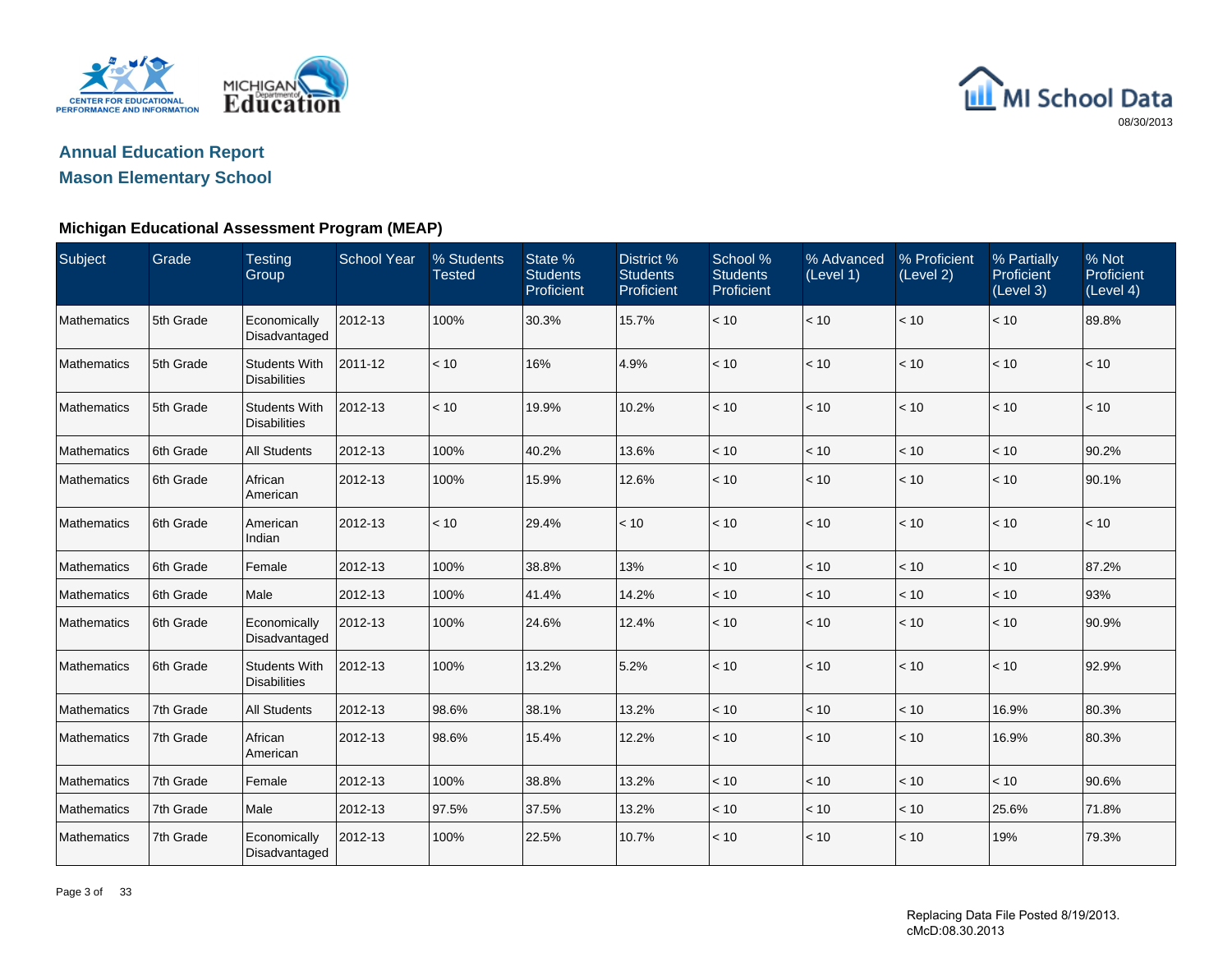

## **Annual Education ReportMason Elementary School**

| Subject            | Grade     | <b>Testing</b><br>Group                     | <b>School Year</b> | % Students<br><b>Tested</b> | State %<br><b>Students</b><br>Proficient | District %<br><b>Students</b><br>Proficient | School %<br><b>Students</b><br>Proficient | % Advanced<br>(Level 1) | % Proficient<br>(Level 2) | % Partially<br>Proficient<br>(Level 3) | % Not<br>Proficient<br>(Level 4) |
|--------------------|-----------|---------------------------------------------|--------------------|-----------------------------|------------------------------------------|---------------------------------------------|-------------------------------------------|-------------------------|---------------------------|----------------------------------------|----------------------------------|
| Mathematics        | 7th Grade | <b>Students With</b><br><b>Disabilities</b> | 2012-13            | < 10                        | 9.8%                                     | 4.3%                                        | < 10                                      | < 10                    | < 10                      | < 10                                   | < 10                             |
| Mathematics        | 8th Grade | <b>All Students</b>                         | 2012-13            | 100%                        | 34.5%                                    | 11.1%                                       | < 10                                      | < 10                    | < 10                      | < 10                                   | 86.6%                            |
| Mathematics        | 8th Grade | African<br>American                         | 2012-13            | 100%                        | 11.9%                                    | 9.8%                                        | < 10                                      | < 10                    | < 10                      | < 10                                   | 86.6%                            |
| <b>Mathematics</b> | 8th Grade | Female                                      | 2012-13            | 100%                        | 34.1%                                    | 10.3%                                       | < 10                                      | < 10                    | < 10                      | < 10                                   | 87.2%                            |
| Mathematics        | 8th Grade | Male                                        | 2012-13            | 100%                        | 34.9%                                    | 12%                                         | < 10                                      | < 10                    | < 10                      | < 10                                   | 86%                              |
| Mathematics        | 8th Grade | Economically<br>Disadvantaged               | 2012-13            | 100%                        | 18.7%                                    | 9.6%                                        | < 10                                      | < 10                    | < 10                      | < 10                                   | 85.1%                            |
| Mathematics        | 8th Grade | <b>Students With</b><br><b>Disabilities</b> | 2012-13            | 100%                        | 6.9%                                     | < 10                                        | < 10                                      | < 10                    | < 10                      | < 10                                   | 100%                             |
| Reading            | 3rd Grade | <b>All Students</b>                         | 2011-12            | 100%                        | 62.4%                                    | 32.7%                                       | < 10                                      | < 10                    | < 10                      | 46.2%                                  | 36.5%                            |
| Reading            | 3rd Grade | <b>All Students</b>                         | 2012-13            | 98.6%                       | 66.5%                                    | 42.7%                                       | < 10                                      | < 10                    | < 10                      | 22.5%                                  | 64.8%                            |
| Reading            | 3rd Grade | African<br>American                         | 2011-12            | 100%                        | 38.4%                                    | 33%                                         | < 10                                      | < 10                    | < 10                      | 46.2%                                  | 36.5%                            |
| Reading            | 3rd Grade | African<br>American                         | 2012-13            | 98.6%                       | 44.8%                                    | 43.2%                                       | < 10                                      | < 10                    | < 10                      | 22.5%                                  | 64.8%                            |
| Reading            | 3rd Grade | Female                                      | 2011-12            | 100%                        | 65.9%                                    | 36.2%                                       | < 10                                      | < 10                    | < 10                      | 39.3%                                  | < 10                             |
| Reading            | 3rd Grade | Female                                      | 2012-13            | 96.8%                       | 70.2%                                    | 45.7%                                       | < 10                                      | < 10                    | < 10                      | < 10                                   | 56.7%                            |
| Reading            | 3rd Grade | Male                                        | 2011-12            | 100%                        | 59%                                      | 29.3%                                       | < 10                                      | < 10                    | < 10                      | 54.2%                                  | 45.8%                            |
| Reading            | 3rd Grade | Male                                        | 2012-13            | 100%                        | 63%                                      | 39.7%                                       | $<10$                                     | < 10                    | < 10                      | < 10                                   | 70.7%                            |
| Reading            | 3rd Grade | Economically<br>Disadvantaged               | 2011-12            | 100%                        | 49.5%                                    | 31.3%                                       | < 10                                      | < 10                    | < 10                      | 43.5%                                  | 37%                              |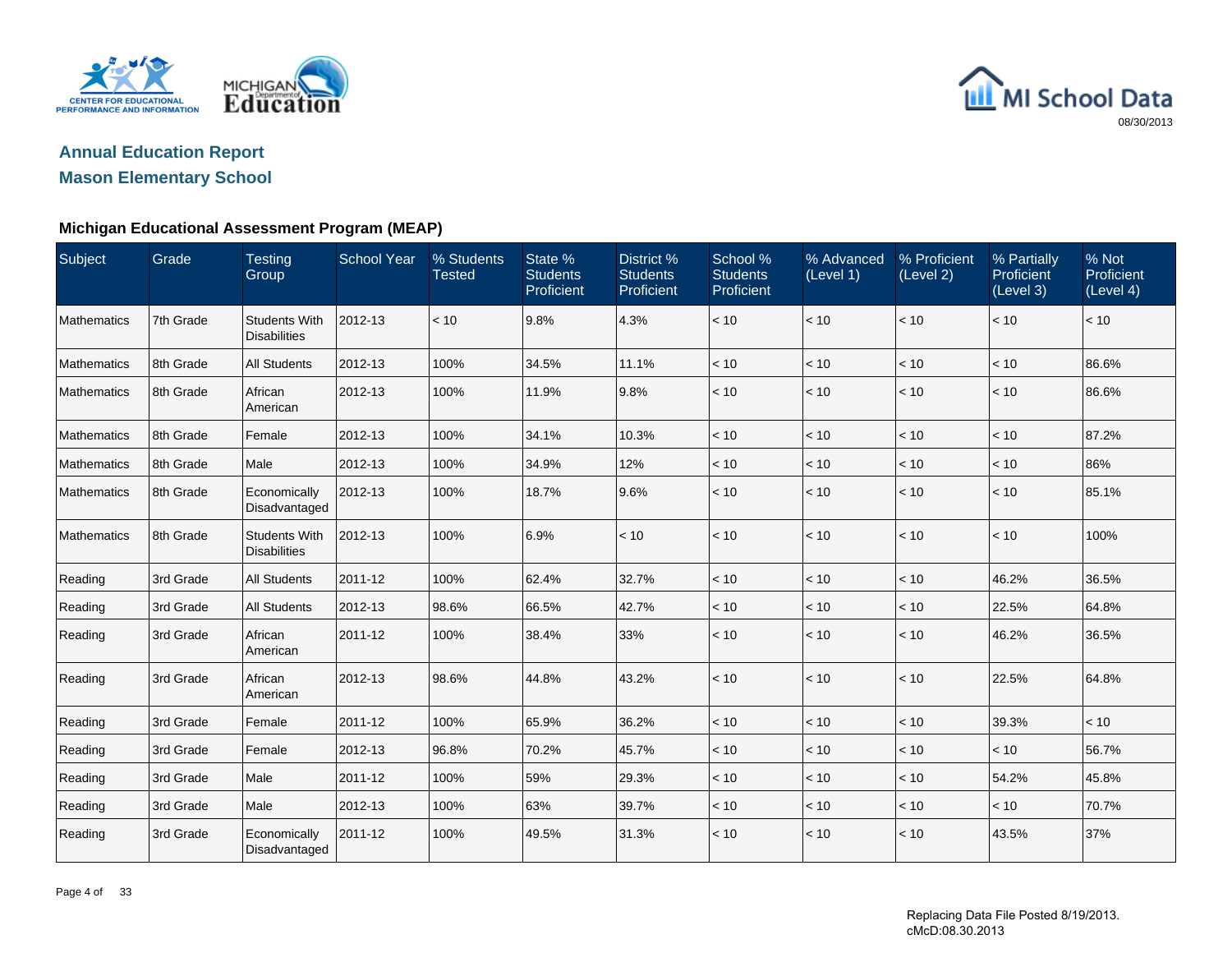



#### **Michigan Educational Assessment Program (MEAP)**

| Subject                 | Grade     | <b>Testing</b><br>Group                     | <b>School Year</b> | % Students<br><b>Tested</b> | State %<br><b>Students</b><br>Proficient | District %<br><b>Students</b><br>Proficient | School %<br><b>Students</b><br>Proficient | % Advanced<br>(Level 1) | % Proficient<br>(Level 2) | % Partially<br>Proficient<br>(Level 3) | % Not<br>Proficient<br>(Level 4) |
|-------------------------|-----------|---------------------------------------------|--------------------|-----------------------------|------------------------------------------|---------------------------------------------|-------------------------------------------|-------------------------|---------------------------|----------------------------------------|----------------------------------|
| Reading                 | 3rd Grade | Economically<br>Disadvantaged               | 2012-13            | 98.4%                       | 53.8%                                    | 40.5%                                       | $<10$                                     | < 10                    | < 10                      | 23%                                    | 67.2%                            |
| Reading                 | 3rd Grade | <b>Students With</b><br><b>Disabilities</b> | 2011-12            | < 10                        | 34.3%                                    | 18%                                         | < 10                                      | < 10                    | < 10                      | < 10                                   | < 10                             |
| Reading                 | 3rd Grade | <b>Students With</b><br><b>Disabilities</b> | 2012-13            | < 10                        | 37.9%                                    | 31.2%                                       | < 10                                      | < 10                    | < 10                      | < 10                                   | < 10                             |
| Reading                 | 4th Grade | <b>All Students</b>                         | 2011-12            | 100%                        | 67.7%                                    | 37.7%                                       | 32.4%                                     | $<10$                   | 32.4%                     | 32.4%                                  | 35.3%                            |
| Reading                 | 4th Grade | <b>All Students</b>                         | 2012-13            | 100%                        | 68.1%                                    | 40.7%                                       | 29.7%                                     | $<10$                   | 29.7%                     | 40.6%                                  | 29.7%                            |
| Reading                 | 4th Grade | African<br>American                         | 2011-12            | 100%                        | 45.1%                                    | 36.8%                                       | 32.4%                                     | < 10                    | 32.4%                     | 32.4%                                  | 35.3%                            |
| Reading                 | 4th Grade | African<br>American                         | 2012-13            | 100%                        | 43%                                      | 39.6%                                       | 29.7%                                     | < 10                    | 29.7%                     | 40.6%                                  | 29.7%                            |
| Reading                 | 4th Grade | Female                                      | 2011-12            | 100%                        | 71.7%                                    | 44.1%                                       | < 10                                      | $<10$                   | < 10                      | < 10                                   | < 10                             |
| Reading                 | 4th Grade | Female                                      | 2012-13            | 100%                        | 71.1%                                    | 43.7%                                       | 44.8%                                     | $<10$                   | 44.8%                     | 37.9%                                  | < 10                             |
| Reading                 | 4th Grade | Male                                        | 2011-12            | 100%                        | 63.7%                                    | 31.1%                                       | < 10                                      | < 10                    | < 10                      | < 10                                   | < 10                             |
| Reading                 | 4th Grade | Male                                        | 2012-13            | 100%                        | 65.1%                                    | 37.7%                                       | < 10                                      | < 10                    | < 10                      | 42.9%                                  | 40%                              |
| Reading                 | 4th Grade | Economically<br>Disadvantaged               | 2011-12            | 100%                        | 55%                                      | 36.2%                                       | 35.7%                                     | < 10                    | 35.7%                     | < 10                                   | 39.3%                            |
| Reading                 | 4th Grade | Economically<br>Disadvantaged               | 2012-13            | 100%                        | 55.1%                                    | 38.7%                                       | 31%                                       | < 10                    | 31%                       | 37.9%                                  | 31%                              |
| Reading                 | 4th Grade | <b>Students With</b><br><b>Disabilities</b> | 2011-12            | < 10                        | 35%                                      | 16.6%                                       | < 10                                      | < 10                    | $<10$                     | < 10                                   | < 10                             |
| Reading                 | 4th Grade | <b>Students With</b><br><b>Disabilities</b> | 2012-13            | < 10                        | 38.3%                                    | 22.1%                                       | < 10                                      | < 10                    | < 10                      | < 10                                   | < 10                             |
| Reading<br>Page 5 of 33 | 5th Grade | <b>All Students</b>                         | 2011-12            | 98%                         | 68.8%                                    | 40.6%                                       | 24%                                       | < 10                    | 24%                       | 36%                                    | 40%                              |

Replacing Data File Posted 8/19/2013. cMcD:08.30.2013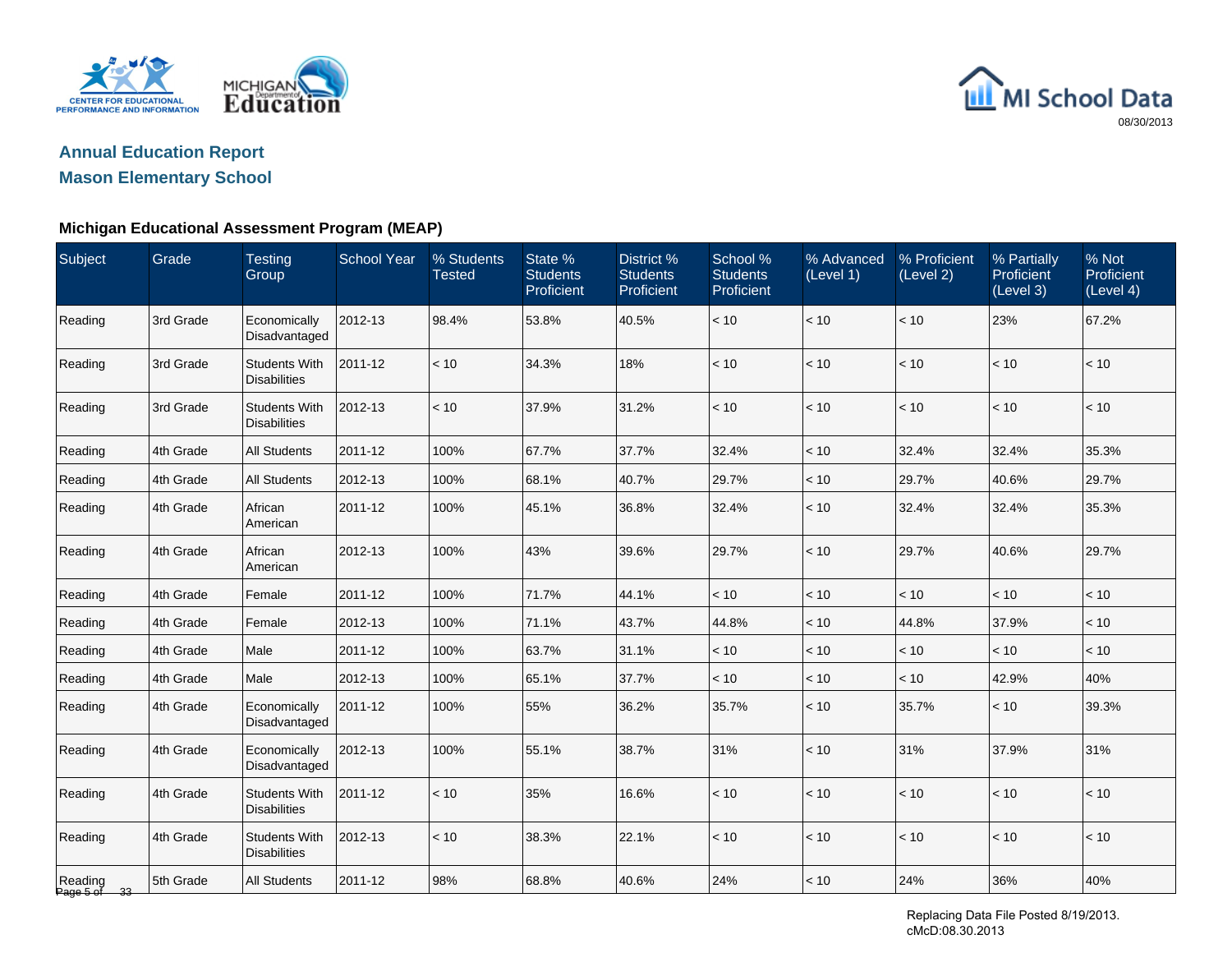

## **Annual Education ReportMason Elementary School**

| Subject | Grade     | <b>Testing</b><br>Group                     | <b>School Year</b> | % Students<br><b>Tested</b> | State %<br><b>Students</b><br>Proficient | District %<br><b>Students</b><br>Proficient | School %<br><b>Students</b><br>Proficient | % Advanced<br>(Level 1) | % Proficient<br>(Level 2) | % Partially<br>Proficient<br>(Level 3) | % Not<br>Proficient<br>(Level 4) |
|---------|-----------|---------------------------------------------|--------------------|-----------------------------|------------------------------------------|---------------------------------------------|-------------------------------------------|-------------------------|---------------------------|----------------------------------------|----------------------------------|
| Reading | 5th Grade | <b>All Students</b>                         | 2012-13            | 100%                        | 70.4%                                    | 44.5%                                       | 27.9%                                     | < 10                    | 26.2%                     | 26.2%                                  | 45.9%                            |
| Reading | 5th Grade | African<br>American                         | 2011-12            | 98%                         | 48.3%                                    | 39.3%                                       | 24%                                       | < 10                    | 24%                       | 36%                                    | 40%                              |
| Reading | 5th Grade | African<br>American                         | 2012-13            | 100%                        | 47.8%                                    | 44.3%                                       | 27.9%                                     | < 10                    | 26.2%                     | 26.2%                                  | 45.9%                            |
| Reading | 5th Grade | Female                                      | 2011-12            | 100%                        | 71.7%                                    | 43.6%                                       | < 10                                      | < 10                    | < 10                      | 47.6%                                  | < 10                             |
| Reading | 5th Grade | Female                                      | 2012-13            | 100%                        | 74.1%                                    | 48.2%                                       | $<10$                                     | $<10$                   | $<10$                     | < 10                                   | 46.9%                            |
| Reading | 5th Grade | Male                                        | 2011-12            | 96.7%                       | 65.9%                                    | 37.7%                                       | < 10                                      | < 10                    | < 10                      | < 10                                   | 48.3%                            |
| Reading | 5th Grade | Male                                        | 2012-13            | 100%                        | 66.8%                                    | 40.8%                                       | < 10                                      | < 10                    | < 10                      | < 10                                   | 44.8%                            |
| Reading | 5th Grade | Economically<br>Disadvantaged               | 2011-12            | 97.7%                       | 56.1%                                    | 39.1%                                       | < 10                                      | $<10$                   | < 10                      | 40.5%                                  | 38.1%                            |
| Reading | 5th Grade | Economically<br>Disadvantaged               | 2012-13            | 100%                        | 57.9%                                    | 42.6%                                       | 27.1%                                     | < 10                    | 25.4%                     | 27.1%                                  | 45.8%                            |
| Reading | 5th Grade | <b>Students With</b><br><b>Disabilities</b> | 2011-12            | < 10                        | 34.2%                                    | 18.2%                                       | < 10                                      | < 10                    | < 10                      | < 10                                   | < 10                             |
| Reading | 5th Grade | <b>Students With</b><br><b>Disabilities</b> | 2012-13            | < 10                        | 36.6%                                    | 19.9%                                       | < 10                                      | < 10                    | < 10                      | < 10                                   | < 10                             |
| Reading | 6th Grade | <b>All Students</b>                         | 2012-13            | 100%                        | 68.2%                                    | 45.3%                                       | 23.8%                                     | < 10                    | 22.5%                     | 21.3%                                  | 55%                              |
| Reading | 6th Grade | African<br>American                         | 2012-13            | 100%                        | 46.4%                                    | 43.8%                                       | 24.1%                                     | < 10                    | 22.8%                     | 21.5%                                  | 54.4%                            |
| Reading | 6th Grade | American<br>Indian                          | 2012-13            | < 10                        | 61.1%                                    | < 10                                        | < 10                                      | < 10                    | < 10                      | $<10$                                  | < 10                             |
| Reading | 6th Grade | Female                                      | 2012-13            | 100%                        | 71.2%                                    | 48.2%                                       | 35.1%                                     | $<10$                   | 35.1%                     | < 10                                   | 51.4%                            |
| Reading | 6th Grade | Male                                        | 2012-13            | 100%                        | 65.4%                                    | 42.4%                                       | < 10                                      | < 10                    | < 10                      | 27.9%                                  | 58.1%                            |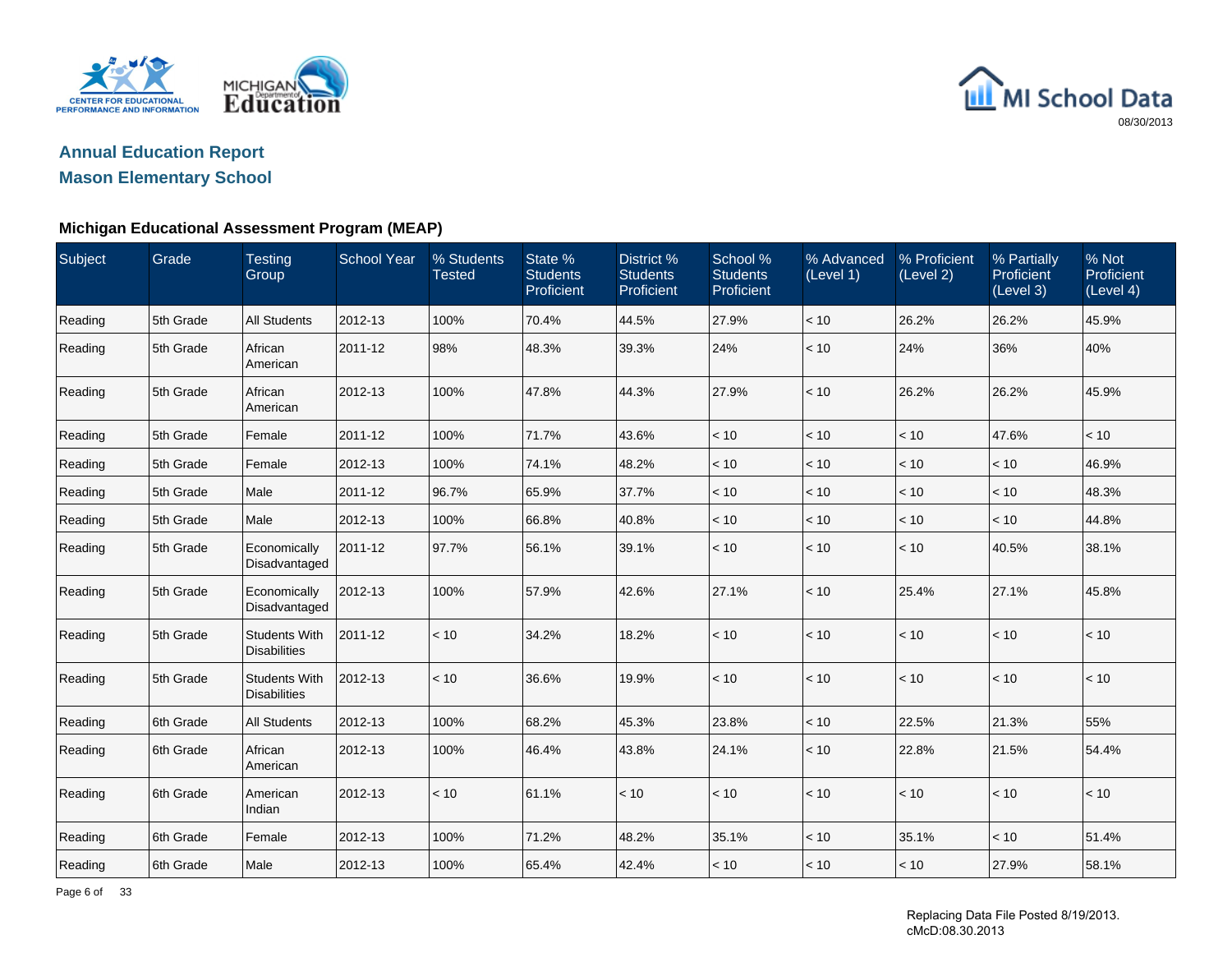

## **Annual Education ReportMason Elementary School**

| Subject | Grade     | <b>Testing</b><br>Group                     | <b>School Year</b> | % Students<br><b>Tested</b> | State %<br><b>Students</b><br>Proficient | <b>District %</b><br><b>Students</b><br>Proficient | School %<br><b>Students</b><br>Proficient | % Advanced<br>(Level 1) | % Proficient<br>(Level 2) | % Partially<br>Proficient<br>(Level 3) | % Not<br>Proficient<br>(Level 4) |
|---------|-----------|---------------------------------------------|--------------------|-----------------------------|------------------------------------------|----------------------------------------------------|-------------------------------------------|-------------------------|---------------------------|----------------------------------------|----------------------------------|
| Reading | 6th Grade | Economically<br>Disadvantaged               | 2012-13            | 100%                        | 56.4%                                    | 43.2%                                              | < 10                                      | < 10                    | < 10                      | 26.2%                                  | 60%                              |
| Reading | 6th Grade | <b>Students With</b><br><b>Disabilities</b> | 2012-13            | 100%                        | 32.8%                                    | 16.6%                                              | < 10                                      | < 10                    | < 10                      | < 10                                   | 85.7%                            |
| Reading | 7th Grade | <b>All Students</b>                         | 2012-13            | 98.6%                       | 62%                                      | 33%                                                | 26.8%                                     | < 10                    | 25.4%                     | 18.3%                                  | 54.9%                            |
| Reading | 7th Grade | African<br>American                         | 2012-13            | 98.6%                       | 36.8%                                    | 32.6%                                              | 26.8%                                     | < 10                    | 25.4%                     | 18.3%                                  | 54.9%                            |
| Reading | 7th Grade | Female                                      | 2012-13            | 100%                        | 65.3%                                    | 35.7%                                              | < 10                                      | < 10                    | < 10                      | < 10                                   | 45.2%                            |
| Reading | 7th Grade | Male                                        | 2012-13            | 97.6%                       | 58.8%                                    | 30.3%                                              | 25%                                       | $<10$                   | 25%                       | < 10                                   | 62.5%                            |
| Reading | 7th Grade | Economically<br>Disadvantaged               | 2012-13            | 100%                        | 47.4%                                    | 30.3%                                              | 27.6%                                     | < 10                    | 25.9%                     | 17.2%                                  | 55.2%                            |
| Reading | 7th Grade | <b>Students With</b><br><b>Disabilities</b> | 2012-13            | < 10                        | 23%                                      | 9.9%                                               | < 10                                      | < 10                    | < 10                      | < 10                                   | < 10                             |
| Reading | 8th Grade | <b>All Students</b>                         | 2012-13            | 100%                        | 65.7%                                    | 45.8%                                              | 16.7%                                     | < 10                    | 16.7%                     | 44%                                    | 39.3%                            |
| Reading | 8th Grade | African<br>American                         | 2012-13            | 100%                        | 45.2%                                    | 44.7%                                              | 16.7%                                     | < 10                    | 16.7%                     | 44%                                    | 39.3%                            |
| Reading | 8th Grade | Female                                      | 2012-13            | 100%                        | 70.1%                                    | 50.9%                                              | $<10$                                     | < 10                    | < 10                      | 42.5%                                  | 40%                              |
| Reading | 8th Grade | Male                                        | 2012-13            | 100%                        | 61.5%                                    | 40.5%                                              | < 10                                      | < 10                    | < 10                      | 45.5%                                  | 38.6%                            |
| Reading | 8th Grade | Economically<br>Disadvantaged               | 2012-13            | 100%                        | 53%                                      | 43.4%                                              | 17.4%                                     | < 10                    | 17.4%                     | 47.8%                                  | 34.8%                            |
| Reading | 8th Grade | <b>Students With</b><br><b>Disabilities</b> | 2012-13            | 100%                        | 26.4%                                    | 15.6%                                              | < 10                                      | < 10                    | < 10                      | < 10                                   | < 10                             |
| Science | 5th Grade | All Students                                | 2011-12            | 98%                         | 15.3%                                    | 2.8%                                               | < 10                                      | < 10                    | < 10                      | < 10                                   | 91.8%                            |
| Science | 5th Grade | <b>All Students</b>                         | 2012-13            | 100%                        | 13.1%                                    | 2.3%                                               | < 10                                      | < 10                    | < 10                      | < 10                                   | 98.4%                            |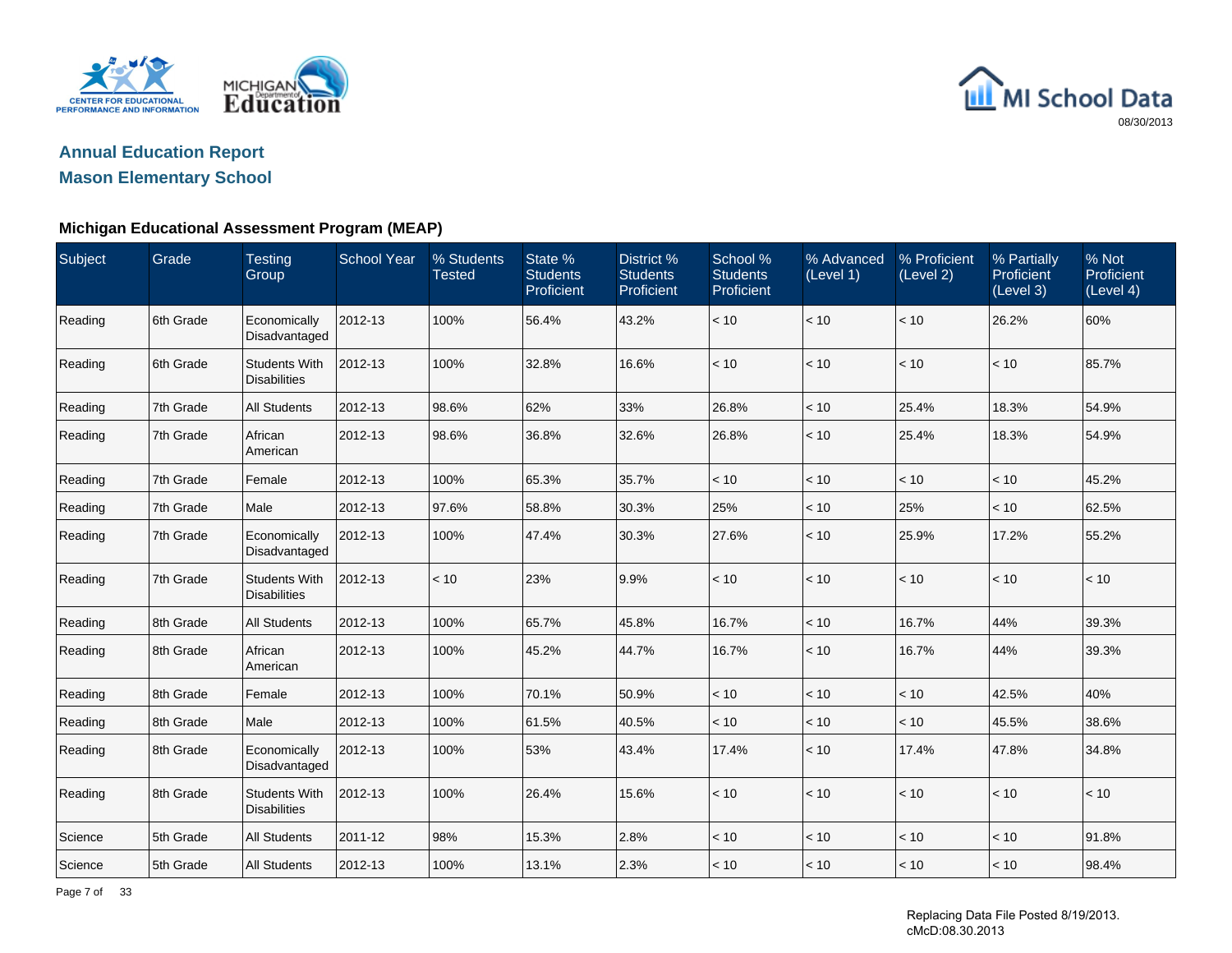



| Subject                 | Grade     | <b>Testing</b><br>Group                     | <b>School Year</b> | % Students<br><b>Tested</b> | State %<br><b>Students</b><br>Proficient | District <sub>%</sub><br><b>Students</b><br>Proficient | School %<br><b>Students</b><br>Proficient | % Advanced<br>(Level 1) | % Proficient<br>(Level 2) | % Partially<br>Proficient<br>(Level 3) | % Not<br>Proficient<br>(Level 4) |
|-------------------------|-----------|---------------------------------------------|--------------------|-----------------------------|------------------------------------------|--------------------------------------------------------|-------------------------------------------|-------------------------|---------------------------|----------------------------------------|----------------------------------|
| Science                 | 5th Grade | African<br>American                         | 2011-12            | 98%                         | 3.2%                                     | 2.9%                                                   | < 10                                      | < 10                    | < 10                      | < 10                                   | 91.8%                            |
| Science                 | 5th Grade | African<br>American                         | 2012-13            | 100%                        | 2.6%                                     | 2.4%                                                   | < 10                                      | < 10                    | < 10                      | < 10                                   | 98.4%                            |
| Science                 | 5th Grade | Female                                      | 2011-12            | 100%                        | 13.6%                                    | 2.6%                                                   | < 10                                      | < 10                    | < 10                      | < 10                                   | 90%                              |
| Science                 | 5th Grade | Female                                      | 2012-13            | 100%                        | 11.6%                                    | 1.7%                                                   | < 10                                      | < 10                    | $<10$                     | < 10                                   | 96.9%                            |
| Science                 | 5th Grade | Male                                        | 2011-12            | 96.7%                       | 17%                                      | 3%                                                     | < 10                                      | < 10                    | < 10                      | < 10                                   | 93.1%                            |
| Science                 | 5th Grade | Male                                        | 2012-13            | 100%                        | 14.5%                                    | 2.8%                                                   | < 10                                      | < 10                    | < 10                      | < 10                                   | 100%                             |
| Science                 | 5th Grade | Economically<br>Disadvantaged               | 2011-12            | 97.6%                       | 7%                                       | 2.3%                                                   | $<10$                                     | < 10                    | $<10$                     | < 10                                   | 95.1%                            |
| Science                 | 5th Grade | Economically<br>Disadvantaged               | 2012-13            | 100%                        | 5.8%                                     | 1.9%                                                   | < 10                                      | < 10                    | < 10                      | < 10                                   | 98.3%                            |
| Science                 | 5th Grade | <b>Students With</b><br><b>Disabilities</b> | 2011-12            | $<10$                       | 5.5%                                     | 1.7%                                                   | < 10                                      | < 10                    | $<10$                     | < 10                                   | $<10$                            |
| Science                 | 5th Grade | <b>Students With</b><br><b>Disabilities</b> | 2012-13            | < 10                        | 4.1%                                     | < 10                                                   | < 10                                      | < 10                    | < 10                      | < 10                                   | < 10                             |
| Science                 | 8th Grade | <b>All Students</b>                         | 2012-13            | 100%                        | 15.9%                                    | 3.5%                                                   | < 10                                      | < 10                    | $<10$                     | < 10                                   | 98.8%                            |
| Science                 | 8th Grade | African<br>American                         | 2012-13            | 100%                        | 3.3%                                     | 2.7%                                                   | < 10                                      | < 10                    | $<10$                     | < 10                                   | 98.8%                            |
| Science                 | 8th Grade | Female                                      | 2012-13            | 100%                        | 13.7%                                    | 2.8%                                                   | < 10                                      | < 10                    | $<10$                     | < 10                                   | 100%                             |
| Science                 | 8th Grade | Male                                        | 2012-13            | 100%                        | 18%                                      | 4.2%                                                   | < 10                                      | < 10                    | < 10                      | < 10                                   | 97.7%                            |
| Science                 | 8th Grade | Economically<br>Disadvantaged               | 2012-13            | 100%                        | 7.4%                                     | 3.3%                                                   | < 10                                      | < 10                    | < 10                      | < 10                                   | 98.5%                            |
| Science<br>Page 8 of 33 | 8th Grade | <b>Students With</b><br><b>Disabilities</b> | 2012-13            | 100%                        | 3.5%                                     | < 10                                                   | < 10                                      | < 10                    | < 10                      | $<10$                                  | 100%                             |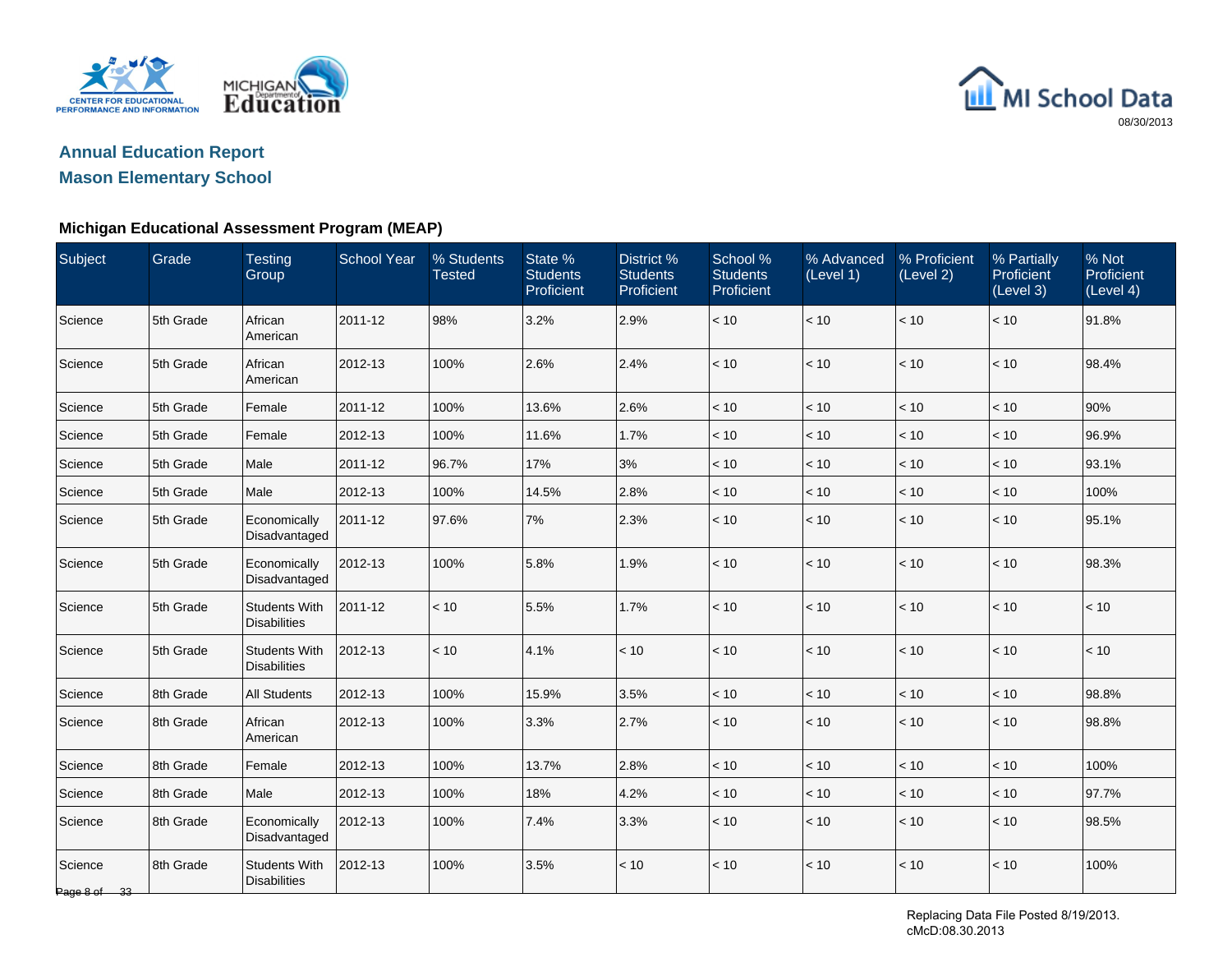



#### **Michigan Merit Examination (MME)**

| Subject            | Grade <sup>1</sup> | <b>Testing</b><br>Group | School Year | % Students<br><b>Tested</b> | State %<br><b>Students</b><br>Proficient | District %<br><b>Students</b><br>Proficient | School %<br><b>Students</b><br>Proficient | % Advanced % Proficient<br>(Level 1) | (Level 2) | % Partially<br>Proficient<br>(Level 3) | % Not<br>Proficient<br>(Level 4) |
|--------------------|--------------------|-------------------------|-------------|-----------------------------|------------------------------------------|---------------------------------------------|-------------------------------------------|--------------------------------------|-----------|----------------------------------------|----------------------------------|
| No Data to Display |                    |                         |             |                             |                                          |                                             |                                           |                                      |           |                                        |                                  |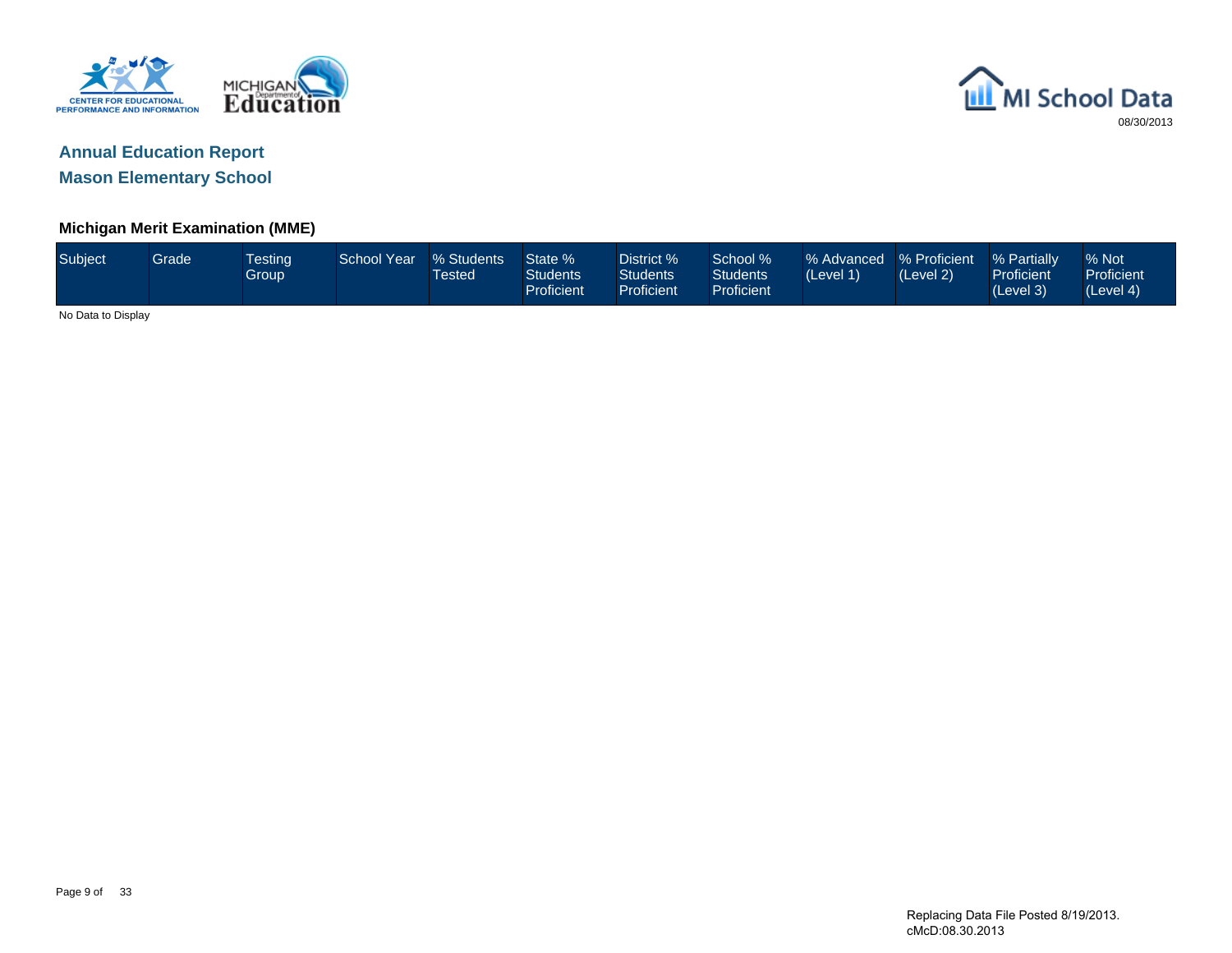



#### **Michigan Educational Assessment Program Access (MEAP - Access)**

| Subject     | Grade     | <b>Testing Group</b>          | School Year | % Students<br><b>Tested</b> | State %<br><b>Students</b><br>Proficient | District %<br><b>Students</b><br>Proficient | School %<br><b>Students</b><br>Proficient | % Exceeded   | % Met | % Progressing |
|-------------|-----------|-------------------------------|-------------|-----------------------------|------------------------------------------|---------------------------------------------|-------------------------------------------|--------------|-------|---------------|
| Mathematics | 3rd Grade | <b>All Students</b>           | 2012-13     | 100%                        | 63.7%                                    | 62.4%                                       | < 10                                      | < 10         | < 10  | 75%           |
| Mathematics | 3rd Grade | African American              | 2012-13     | 100%                        | 56.5%                                    | 69.8%                                       | < 10                                      | < 10         | < 10  | 75%           |
| Mathematics | 3rd Grade | Female                        | 2012-13     | < 10                        | 58.4%                                    | 52.5%                                       | < 10                                      | < 10         | < 10  | < 10          |
| Mathematics | 3rd Grade | Male                          | 2012-13     | 100%                        | 66.4%                                    | 67.1%                                       | < 10                                      | < 10         | < 10  | 66.7%         |
| Mathematics | 3rd Grade | Economically<br>Disadvantaged | 2012-13     | 100%                        | 62.4%                                    | 66%                                         | < 10                                      | < 10         | < 10  | 75%           |
| Mathematics | 4th Grade | <b>All Students</b>           | 2012-13     | < 10                        | 57.5%                                    | 48.8%                                       | < 10                                      | < 10         | < 10  | < 10          |
| Mathematics | 4th Grade | African American 2012-13      |             | < 10                        | 47%                                      | 50.4%                                       | < 10                                      | < 10         | < 10  | < 10          |
| Mathematics | 4th Grade | Female                        | 2012-13     | < 10                        | 56.8%                                    | 60%                                         | < 10                                      | < 10         | < 10  | < 10          |
| Mathematics | 4th Grade | Economically<br>Disadvantaged | 2012-13     | < 10                        | 55.5%                                    | 50%                                         | < 10                                      | < 10         | < 10  | < 10          |
| Mathematics | 5th Grade | <b>All Students</b>           | 2012-13     | < 10                        | 58.5%                                    | 49%                                         | < 10                                      | < 10         | $<10$ | < 10          |
| Mathematics | 5th Grade | African American 2012-13      |             | < 10                        | 47.4%                                    | 48.8%                                       | < 10                                      | < 10         | < 10  | < 10          |
| Mathematics | 5th Grade | Male                          | 2012-13     | < 10                        | 60.4%                                    | 46.5%                                       | < 10                                      | < 10         | < 10  | < 10          |
| Mathematics | 5th Grade | Economically<br>Disadvantaged | 2012-13     | < 10                        | 55.7%                                    | 49.4%                                       | < 10                                      | < 10         | < 10  | < 10          |
| Mathematics | 8th Grade | <b>All Students</b>           | 2012-13     | < 10                        | 33.9%                                    | 25.7%                                       | < 10                                      | $ $ < 10     | < 10  | < 10          |
| Mathematics | 8th Grade | African American 2012-13      |             | < 10                        | 23.1%                                    | 24.3%                                       | < 10                                      | < 10         | < 10  | < 10          |
| Mathematics | 8th Grade | Male                          | 2012-13     | < 10                        | 34.5%                                    | 22.2%                                       | < 10                                      | $<10$        | < 10  | < 10          |
| Mathematics | 8th Grade | Economically<br>Disadvantaged | 2012-13     | < 10                        | 30.3%                                    | 24.6%                                       | < 10                                      | $ $ < 10     | < 10  | < 10          |
| Reading     | 3rd Grade | <b>All Students</b>           | 2012-13     | 100%                        | 39.3%                                    | 41.4%                                       | < 10                                      | $\vert$ < 10 | < 10  | 100%          |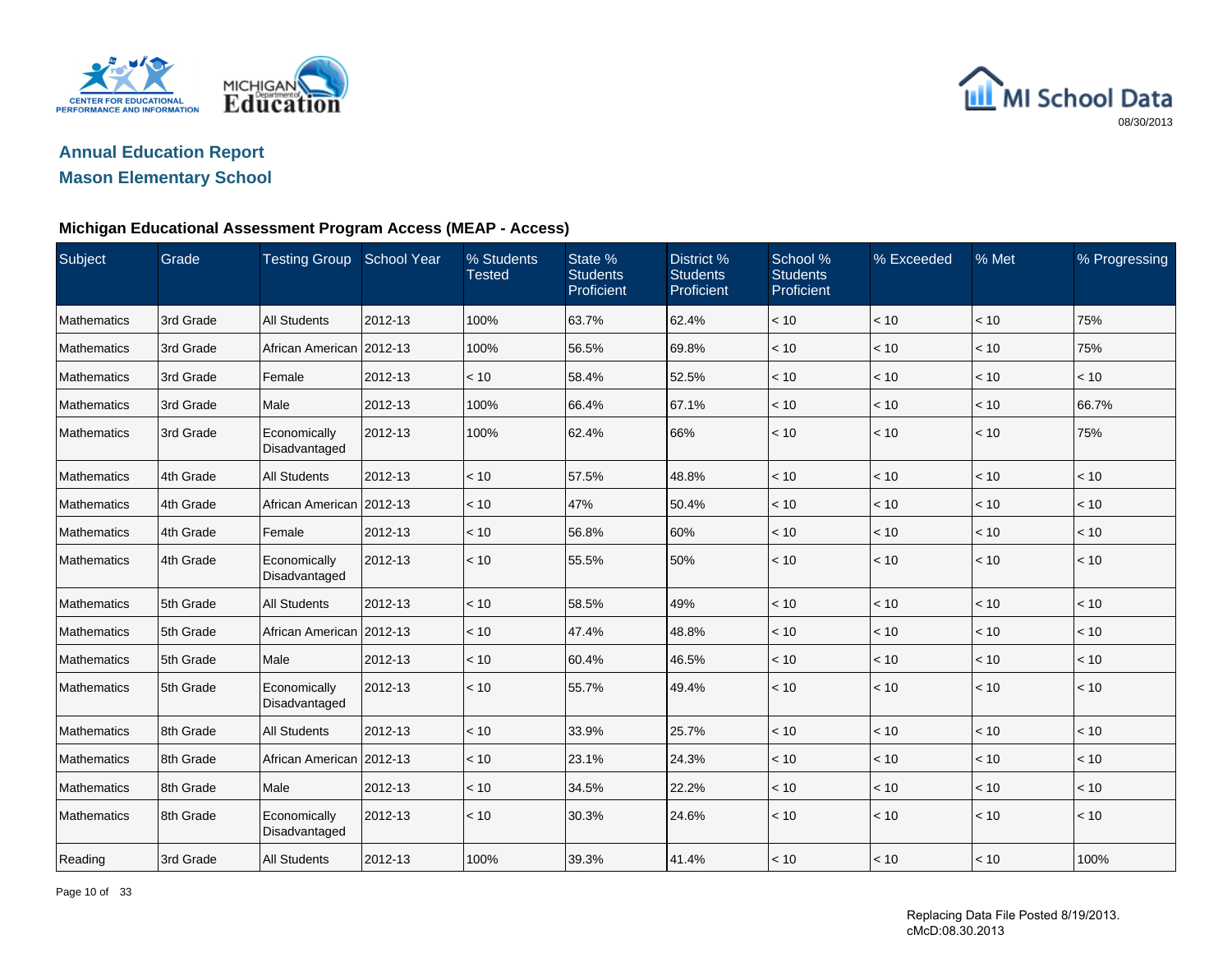



#### **Michigan Educational Assessment Program Access (MEAP - Access)**

| Subject | Grade     | <b>Testing Group</b>          | <b>School Year</b> | % Students<br><b>Tested</b> | State %<br><b>Students</b><br>Proficient | District %<br><b>Students</b><br>Proficient | School %<br><b>Students</b><br>Proficient | % Exceeded   | % Met | % Progressing |
|---------|-----------|-------------------------------|--------------------|-----------------------------|------------------------------------------|---------------------------------------------|-------------------------------------------|--------------|-------|---------------|
| Reading | 3rd Grade | African American   2012-13    |                    | 100%                        | 34.2%                                    | 44.4%                                       | < 10                                      | < 10         | < 10  | 100%          |
| Reading | 3rd Grade | Female                        | 2012-13            | < 10                        | 41.5%                                    | 38.1%                                       | < 10                                      | < 10         | < 10  | < 10          |
| Reading | 3rd Grade | Male                          | 2012-13            | 100%                        | 38.3%                                    | 43%                                         | < 10                                      | < 10         | < 10  | 100%          |
| Reading | 3rd Grade | Economically<br>Disadvantaged | 2012-13            | 100%                        | 34.6%                                    | 43.1%                                       | < 10                                      | $ $ < 10     | < 10  | 100%          |
| Reading | 4th Grade | <b>All Students</b>           | 2012-13            | < 10                        | 46.3%                                    | 39.9%                                       | < 10                                      | < 10         | < 10  | < 10          |
| Reading | 4th Grade | African American 2012-13      |                    | < 10                        | 36.3%                                    | 45.1%                                       | < 10                                      | < 10         | < 10  | < 10          |
| Reading | 4th Grade | Female                        | 2012-13            | < 10                        | 50.8%                                    | 45.8%                                       | < 10                                      | < 10         | < 10  | < 10          |
| Reading | 4th Grade | Economically<br>Disadvantaged | 2012-13            | < 10                        | 43.3%                                    | 38.9%                                       | < 10                                      | $\vert$ < 10 | < 10  | < 10          |
| Reading | 5th Grade | <b>All Students</b>           | 2012-13            | < 10                        | 59.8%                                    | 53.3%                                       | < 10                                      | < 10         | < 10  | < 10          |
| Reading | 5th Grade | African American 2012-13      |                    | < 10                        | 50.4%                                    | 53.4%                                       | < 10                                      | < 10         | < 10  | < 10          |
| Reading | 5th Grade | Male                          | 2012-13            | < 10                        | 57.4%                                    | 48.9%                                       | < 10                                      | < 10         | < 10  | < 10          |
| Reading | 5th Grade | Economically<br>Disadvantaged | 2012-13            | < 10                        | 58%                                      | 52%                                         | < 10                                      | $\vert$ < 10 | < 10  | < 10          |
| Reading | 8th Grade | <b>All Students</b>           | 2012-13            | < 10                        | 68.2%                                    | 40.9%                                       | < 10                                      | < 10         | < 10  | < 10          |
| Reading | 8th Grade | African American 2012-13      |                    | < 10                        | 56.3%                                    | 38.6%                                       | < 10                                      | < 10         | < 10  | < 10          |
| Reading | 8th Grade | Male                          | 2012-13            | < 10                        | 67%                                      | 36.2%                                       | < 10                                      | < 10         | < 10  | < 10          |
| Reading | 8th Grade | Economically<br>Disadvantaged | 2012-13            | < 10                        | 65.3%                                    | 41.5%                                       | < 10                                      | < 10         | < 10  | < 10          |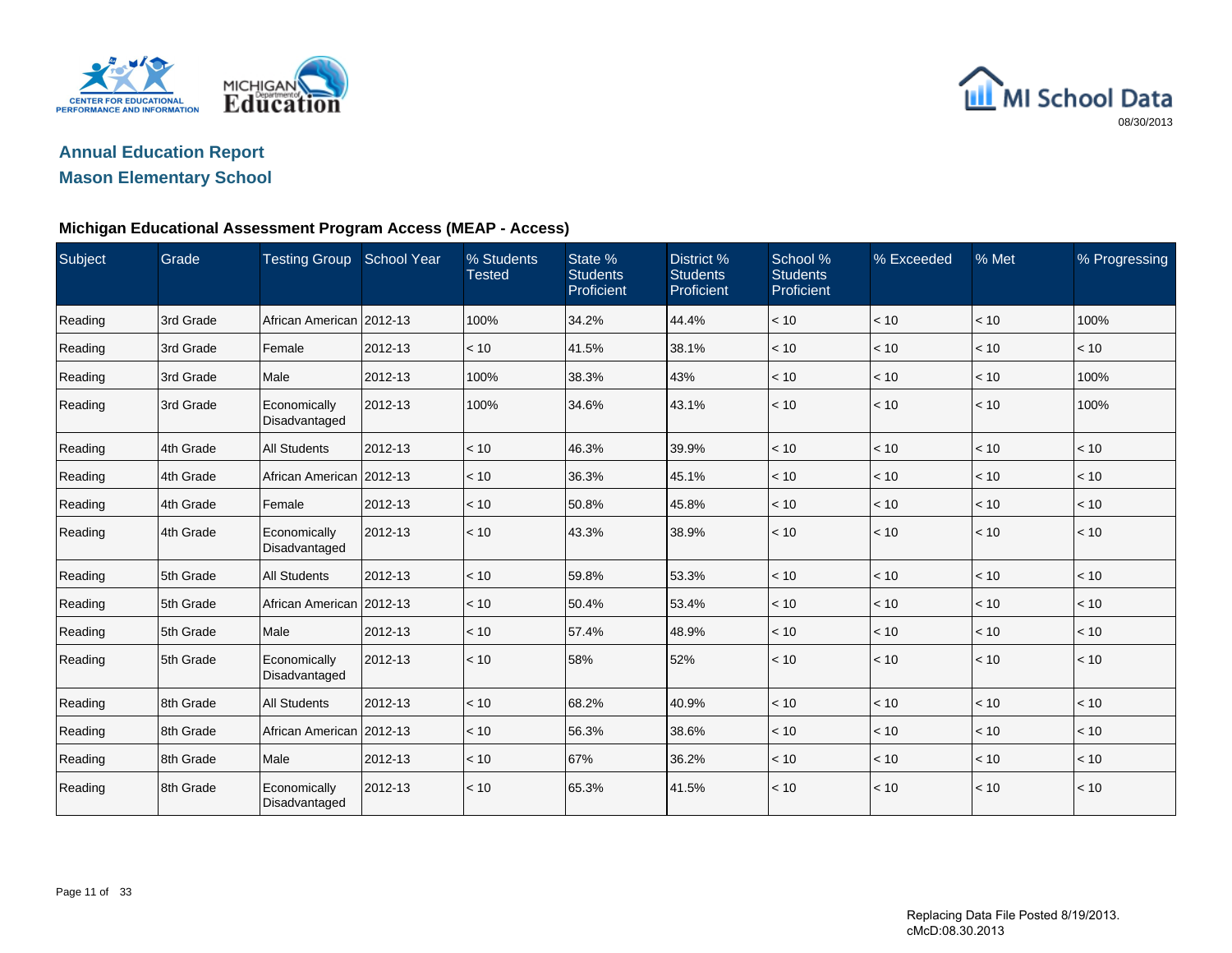

## **Annual Education ReportMason Elementary School**

#### **MI-Access Functional Independence**

| Subject            | Grade      | Testing Group School Year     |         | % Students<br><b>Tested</b> | State %<br><b>Students</b><br>Proficient | District %<br><b>Students</b><br>Proficient | School %<br><b>Students</b><br>Proficient | % Surpassed<br>(Level 1) | % Attained<br>(Level 2) | % Emerging<br>(Level 3) |
|--------------------|------------|-------------------------------|---------|-----------------------------|------------------------------------------|---------------------------------------------|-------------------------------------------|--------------------------|-------------------------|-------------------------|
| Mathematics        | 5th Grade  | <b>All Students</b>           | 2012-13 | < 10                        | 68.4%                                    | 1133.7%                                     | < 10                                      | < 10                     | < 10                    | < 10                    |
| Reading            | 5th Grade  | <b>All Students</b>           | 2012-13 | < 10                        | 79.7%                                    | 1421.1%                                     | < 10                                      | < 10                     | < 10                    | < 10                    |
| Science            | 5th Grade  | <b>All Students</b>           | 2012-13 | < 10                        | 50.5%                                    | 678.9%                                      | < 10                                      | < 10                     | < 10                    | < 10                    |
| <b>Mathematics</b> | 5th Grade  | African American 2012-13      |         | < 10                        | 63.6%                                    | 315.2%                                      | < 10                                      | < 10                     | < 10                    | < 10                    |
| Reading            | 5th Grade  | African American 2012-13      |         | < 10                        | 74.4%                                    | 378.3%                                      | < 10                                      | < 10                     | < 10                    | < 10                    |
| Science            | 5th Grade  | African American 2012-13      |         | < 10                        | 41.6%                                    | 169.5%                                      | < 10                                      | < 10                     | < 10                    | < 10                    |
| Mathematics        | 5th Grade  | Female                        | 2012-13 | < 10                        | 65.1%                                    | 1285.7%                                     | < 10                                      | < 10                     | < 10                    | < 10                    |
| Reading            | 5th Grade  | Female                        | 2012-13 | < 10                        | 80.8%                                    | 1625%                                       | < 10                                      | < 10                     | < 10                    | < 10                    |
| Science            | 5th Grade  | Female                        | 2012-13 | < 10                        | 44.4%                                    | 678.4%                                      | < 10                                      | < 10                     | < 10                    | < 10                    |
| Mathematics        | 5th Grade  | Male                          | 2012-13 | < 10                        | 70.2%                                    | 1070.1%                                     | < 10                                      | < 10                     | < 10                    | < 10                    |
| Reading            | 5th Grade  | Male                          | 2012-13 | < 10                        | 79.1%                                    | 1335.8%                                     | < 10                                      | < 10                     | < 10                    | < 10                    |
| Science            | 5th Grade  | Male                          | 2012-13 | < 10                        | 53.6%                                    | 679.1%                                      | < 10                                      | < 10                     | < 10                    | $<10$                   |
| Mathematics        | 5th Grade  | Economically<br>Disadvantaged | 2012-13 | < 10                        | 69.2%                                    | 1015%                                       | < 10                                      | $ $ < 10                 | < 10                    | < 10                    |
| Reading            | 5th Grade  | Economically<br>Disadvantaged | 2012-13 | < 10                        | 78.9%                                    | 1237.5%                                     | < 10                                      | $ $ < 10                 | < 10                    | < 10                    |
| Science            | 5th Grade  | Economically<br>Disadvantaged | 2012-13 | < 10                        | 51.1%                                    | 600%                                        | < 10                                      | $\vert$ < 10             | < 10                    | < 10                    |
| Mathematics        | 6th Grade  | <b>All Students</b>           | 2012-13 | < 10                        | 76.1%                                    | 1239.8%                                     | < 10                                      | $<10$                    | $<10$                   | < 10                    |
| Reading            | 6th Grade  | <b>All Students</b>           | 2012-13 | < 10                        | 86.5%                                    | 1462.9%                                     | < 10                                      | < 10                     | < 10                    | < 10                    |
| Mathematics        | 16th Grade | African American 2012-13      |         | < 10                        | 74.8%                                    | 370.1%                                      | < 10                                      | < 10                     | < 10                    | < 10                    |
| Reading            | 6th Grade  | African American 2012-13      |         | < 10                        | 82.6%                                    | 412.1%                                      | < 10                                      | $\leq 10$                | < 10                    | < 10                    |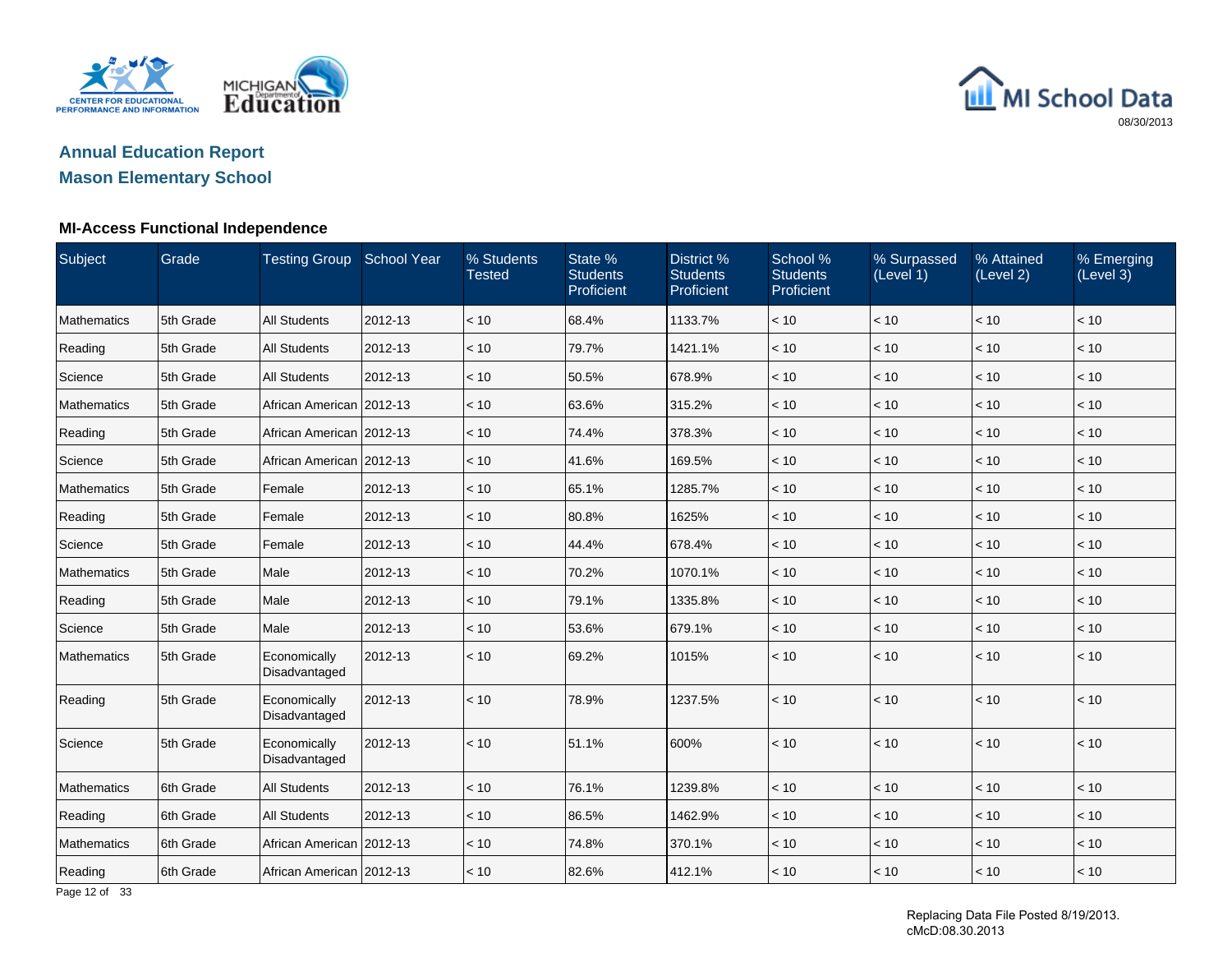

## **Annual Education ReportMason Elementary School**

#### **MI-Access Functional Independence**

| Subject     | Grade     | Testing Group School Year     |         | % Students<br><b>Tested</b> | State %<br><b>Students</b><br>Proficient | District %<br><b>Students</b><br>Proficient | School %<br><b>Students</b><br>Proficient | % Surpassed<br>(Level 1) | % Attained<br>(Level 2) | % Emerging<br>(Level 3) |
|-------------|-----------|-------------------------------|---------|-----------------------------|------------------------------------------|---------------------------------------------|-------------------------------------------|--------------------------|-------------------------|-------------------------|
| Mathematics | 6th Grade | Female                        | 2012-13 | < 10                        | 73.4%                                    | 1027.9%                                     | < 10                                      | < 10                     | < 10                    | < 10                    |
| Reading     | 6th Grade | Female                        | 2012-13 | < 10                        | 88.5%                                    | 1251.2%                                     | $<10$                                     | < 10                     | < 10                    | < 10                    |
| Mathematics | 6th Grade | Male                          | 2012-13 | < 10                        | 77.5%                                    | 1391.7%                                     | < 10                                      | < 10                     | < 10                    | < 10                    |
| Reading     | 6th Grade | Male                          | 2012-13 | < 10                        | 85.4%                                    | 1609.7%                                     | < 10                                      | < 10                     | < 10                    | < 10                    |
| Mathematics | 6th Grade | Economically<br>Disadvantaged | 2012-13 | < 10                        | 76.7%                                    | 1089.5%                                     | < 10                                      | < 10                     | < 10                    | < 10                    |
| Reading     | 6th Grade | Economically<br>Disadvantaged | 2012-13 | < 10                        | 86.4%                                    | 1275%                                       | < 10                                      | < 10                     | < 10                    | < 10                    |
| Mathematics | 7th Grade | <b>All Students</b>           | 2012-13 | 100%                        | 63.1%                                    | 1004.5%                                     | < 10                                      | < 10                     | < 10                    | < 10                    |
| Reading     | 7th Grade | <b>All Students</b>           | 2012-13 | < 10                        | 89.2%                                    | 1399.1%                                     | < 10                                      | < 10                     | < 10                    | < 10                    |
| Mathematics | 7th Grade | African American   2012-13    |         | 100%                        | 53.5%                                    | 246.2%                                      | < 10                                      | < 10                     | < 10                    | < 10                    |
| Reading     | 7th Grade | African American 2012-13      |         | < 10                        | 85.6%                                    | 388.8%                                      | < 10                                      | < 10                     | < 10                    | < 10                    |
| Mathematics | 7th Grade | Male                          | 2012-13 | 100%                        | 66.8%                                    | 1089.7%                                     | < 10                                      | < 10                     | < 10                    | < 10                    |
| Reading     | 7th Grade | Male                          | 2012-13 | < 10                        | 89.3%                                    | 1491.2%                                     | < 10                                      | < 10                     | < 10                    | < 10                    |
| Mathematics | 7th Grade | Economically<br>Disadvantaged | 2012-13 | < 10                        | 64.7%                                    | 873.7%                                      | < 10                                      | < 10                     | < 10                    | < 10                    |
| Reading     | 7th Grade | Economically<br>Disadvantaged | 2012-13 | < 10                        | 88.8%                                    | 1180.6%                                     | < 10                                      | < 10                     | < 10                    | < 10                    |
| Mathematics | 8th Grade | <b>All Students</b>           | 2012-13 | < 10                        | 73.5%                                    | 1278%                                       | < 10                                      | < 10                     | < 10                    | < 10                    |
| Reading     | 8th Grade | <b>All Students</b>           | 2012-13 | < 10                        | 92.8%                                    | 1598%                                       | < 10                                      | < 10                     | < 10                    | < 10                    |
| Science     | 8th Grade | <b>All Students</b>           | 2012-13 | < 10                        | 46.9%                                    | 775%                                        | < 10                                      | < 10                     | < 10                    | < 10                    |
| Mathematics | 8th Grade | African American   2012-13    |         | < 10                        | 66.6%                                    | 341.8%                                      | < 10                                      | < 10                     | < 10                    | < 10                    |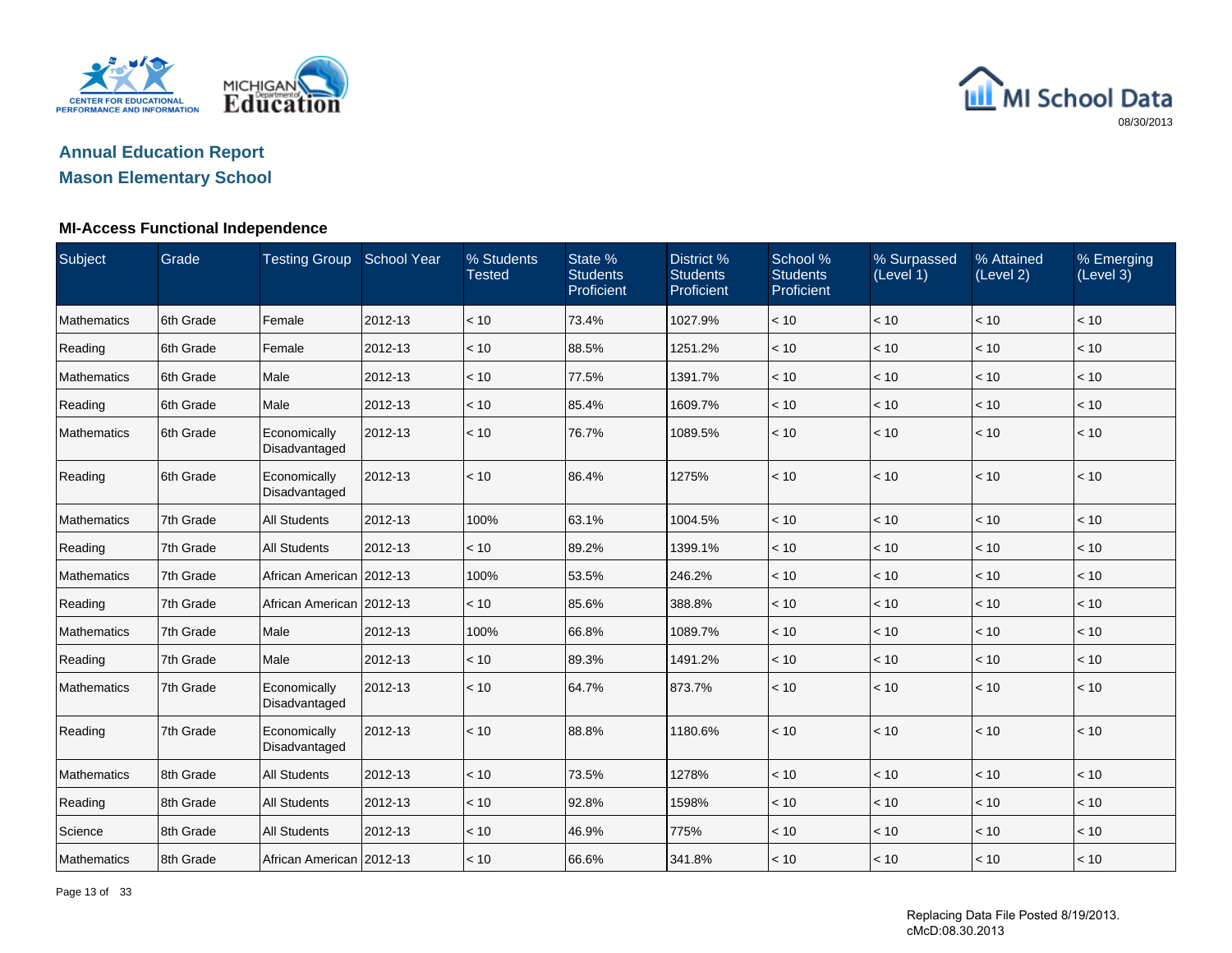

## **Annual Education ReportMason Elementary School**

#### **MI-Access Functional Independence**

| Subject            | Grade     | <b>Testing Group</b>          | <b>School Year</b> | % Students<br><b>Tested</b> | State %<br><b>Students</b><br>Proficient | District %<br><b>Students</b><br>Proficient | School %<br><b>Students</b><br><b>Proficient</b> | % Surpassed<br>(Level 1) | % Attained<br>(Level 2) | % Emerging<br>(Level 3) |
|--------------------|-----------|-------------------------------|--------------------|-----------------------------|------------------------------------------|---------------------------------------------|--------------------------------------------------|--------------------------|-------------------------|-------------------------|
| Reading            | 8th Grade | African American   2012-13    |                    | < 10                        | 91.6%                                    | 460.6%                                      | < 10                                             | < 10                     | < 10                    | < 10                    |
| Science            | 8th Grade | African American 2012-13      |                    | < 10                        | 34.1%                                    | 165.1%                                      | < 10                                             | < 10                     | < 10                    | $ $ < 10                |
| Mathematics        | 8th Grade | Female                        | 2012-13            | < 10                        | 68.1%                                    | 1321.2%                                     | < 10                                             | < 10                     | < 10                    | < 10                    |
| Reading            | 8th Grade | Female                        | 2012-13            | < 10                        | 93.4%                                    | 1760.6%                                     | < 10                                             | < 10                     | < 10                    | < 10                    |
| Science            | 8th Grade | Female                        | 2012-13            | < 10                        | 44.5%                                    | 840%                                        | < 10                                             | < 10                     | < 10                    | < 10                    |
| <b>Mathematics</b> | 8th Grade | Male                          | 2012-13            | < 10                        | 76.6%                                    | 1256.7%                                     | < 10                                             | < 10                     | < 10                    | $ $ < 10                |
| Reading            | 8th Grade | Male                          | 2012-13            | < 10                        | 92.5%                                    | 1519.1%                                     | < 10                                             | < 10                     | < 10                    | $ $ < 10                |
| Science            | 8th Grade | Male                          | 2012-13            | < 10                        | 48.3%                                    | 743.8%                                      | < 10                                             | < 10                     | < 10                    | $ $ < 10                |
| <b>Mathematics</b> | 8th Grade | Economically<br>Disadvantaged | 2012-13            | < 10                        | 75.3%                                    | 1262.2%                                     | < 10                                             | < 10                     | < 10                    | < 10                    |
| Reading            | 8th Grade | Economically<br>Disadvantaged | 2012-13            | < 10                        | 92.9%                                    | 1550.7%                                     | < 10                                             | < 10                     | < 10                    | < 10                    |
| Science            | 8th Grade | Economically<br>Disadvantaged | 2012-13            | < 10                        | 48.9%                                    | 793.7%                                      | < 10                                             | < 10                     | < 10                    | < 10                    |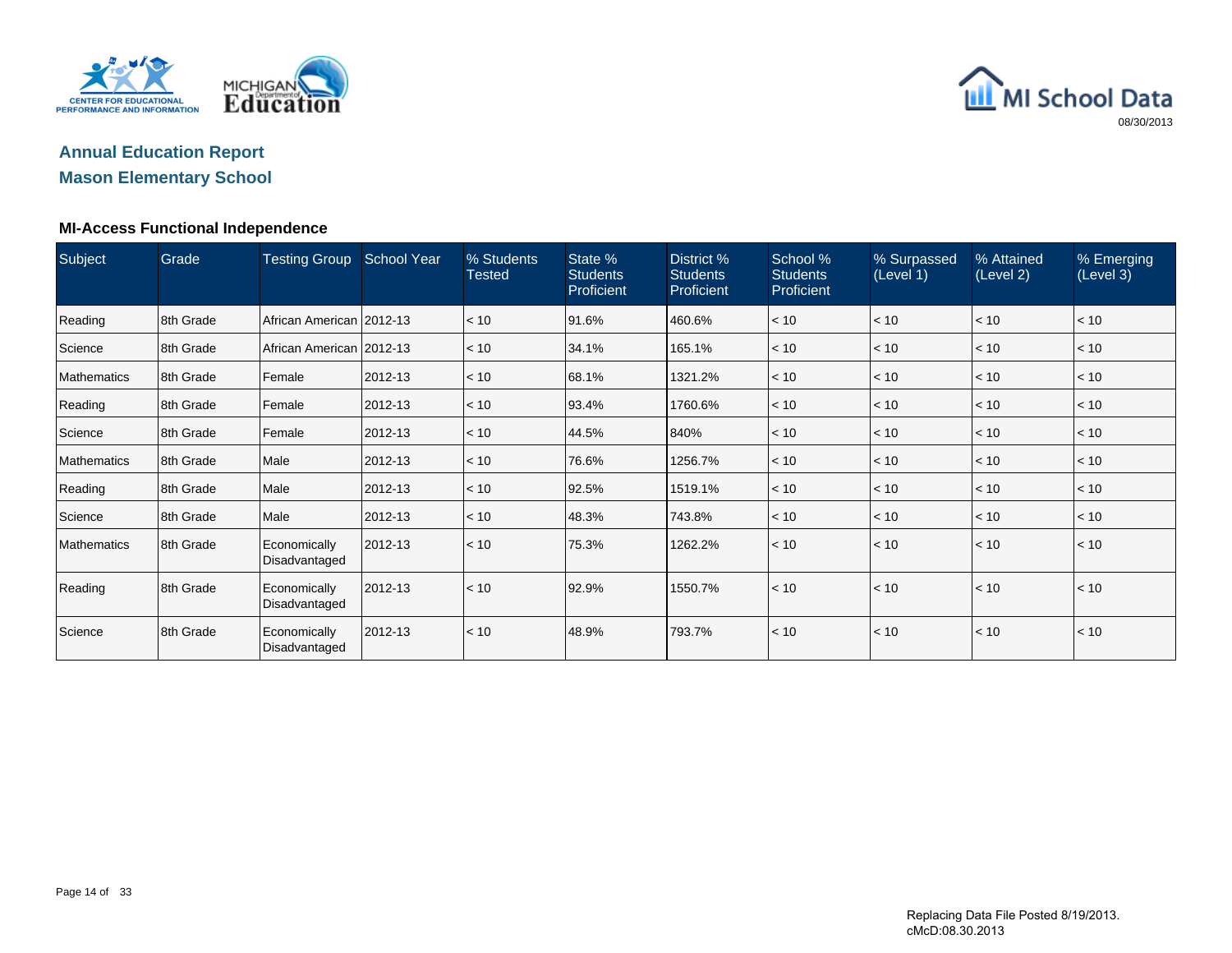



#### **MI-Access Supported Independence**

| Subject                      | Grade     | <b>Testing Group</b>          | <b>School Year</b> | % Students<br><b>Tested</b> | State %<br><b>Students</b><br>Proficient | District %<br><b>Students</b><br>Proficient | School %<br><b>Students</b><br>Proficient | % Surpassed<br>(Level 1) | % Attained<br>(Level 2) | % Emerging<br>(Level 3) |
|------------------------------|-----------|-------------------------------|--------------------|-----------------------------|------------------------------------------|---------------------------------------------|-------------------------------------------|--------------------------|-------------------------|-------------------------|
| Mathematics                  | 3rd Grade | <b>All Students</b>           | 2012-13            | < 10                        | 90.3%                                    | 1244.4%                                     | < 10                                      | < 10                     | < 10                    | < 10                    |
| <b>ELA</b>                   | 3rd Grade | <b>All Students</b>           | 2012-13            | < 10                        | 87.8%                                    | 1181.1%                                     | < 10                                      | < 10                     | < 10                    | < 10                    |
| <b>Mathematics</b>           | 3rd Grade | African American 2012-13      |                    | < 10                        | 88.7%                                    | 323.5%                                      | < 10                                      | < 10                     | < 10                    | < 10                    |
| <b>ELA</b>                   | 3rd Grade | African American 2012-13      |                    | < 10                        | 85.6%                                    | 314.7%                                      | < 10                                      | < 10                     | < 10                    | < 10                    |
| Mathematics                  | 3rd Grade | Female                        | 2012-13            | < 10                        | 88.3%                                    | 1510%                                       | < 10                                      | $<10$                    | < 10                    | < 10                    |
| <b>ELA</b>                   | 3rd Grade | Female                        | 2012-13            | < 10                        | 88.3%                                    | < 10                                        | $<10$                                     | < 10                     | < 10                    | < 10                    |
| <b>Mathematics</b>           | 3rd Grade | Male                          | 2012-13            | < 10                        | 91.4%                                    | 1142.3%                                     | < 10                                      | < 10                     | < 10                    | < 10                    |
| <b>ELA</b>                   | 3rd Grade | Male                          | 2012-13            | < 10                        | 87.5%                                    | 1059.3%                                     | < 10                                      | < 10                     | < 10                    | < 10                    |
| <b>Mathematics</b>           | 3rd Grade | Economically<br>Disadvantaged | 2012-13            | < 10                        | 89.8%                                    | 800%                                        | < 10                                      | < 10                     | < 10                    | < 10                    |
| <b>ELA</b>                   | 3rd Grade | Economically<br>Disadvantaged | 2012-13            | < 10                        | 88.8%                                    | 790.6%                                      | $<10$                                     | < 10                     | < 10                    | < 10                    |
| Mathematics                  | 4th Grade | <b>All Students</b>           | 2012-13            | < 10                        | 89.1%                                    | 1148.6%                                     | $<10$                                     | < 10                     | < 10                    | < 10                    |
| <b>ELA</b>                   | 4th Grade | <b>All Students</b>           | 2012-13            | < 10                        | 82.5%                                    | 1070.3%                                     | < 10                                      | < 10                     | < 10                    | < 10                    |
| <b>Mathematics</b>           | 4th Grade | African American 2012-13      |                    | < 10                        | 89.8%                                    | 311.8%                                      | < 10                                      | $<10$                    | < 10                    | < 10                    |
| <b>ELA</b>                   | 4th Grade | African American 2012-13      |                    | < 10                        | 83.9%                                    | 291.2%                                      | $<10$                                     | < 10                     | < 10                    | < 10                    |
| Mathematics                  | 4th Grade | Female                        | 2012-13            | < 10                        | 90.4%                                    | < 10                                        | < 10                                      | < 10                     | < 10                    | < 10                    |
| <b>ELA</b>                   | 4th Grade | Female                        | 2012-13            | < 10                        | 87.8%                                    | < 10                                        | < 10                                      | < 10                     | < 10                    | < 10                    |
| Mathematics                  | 5th Grade | <b>All Students</b>           | 2012-13            | < 10                        | 88.3%                                    | 1162.9%                                     | < 10                                      | < 10                     | < 10                    | < 10                    |
| <b>ELA</b>                   | 5th Grade | <b>All Students</b>           | 2012-13            | < 10                        | 77.6%                                    | 1028.6%                                     | < 10                                      | < 10                     | < 10                    | < 10                    |
| Science                      | 5th Grade | <b>All Students</b>           | 2012-13            | < 10                        | 80.8%                                    | 1231%                                       | $<10$                                     | < 10                     | < 10                    | < 10                    |
| Mathematics<br>Page 15 of 33 | 5th Grade | African American   2012-13    |                    | < 10                        | 88%                                      | 283.9%                                      | < 10                                      | < 10                     | < 10                    | < 10                    |

Replacing Data File Posted 8/19/2013. cMcD:08.30.2013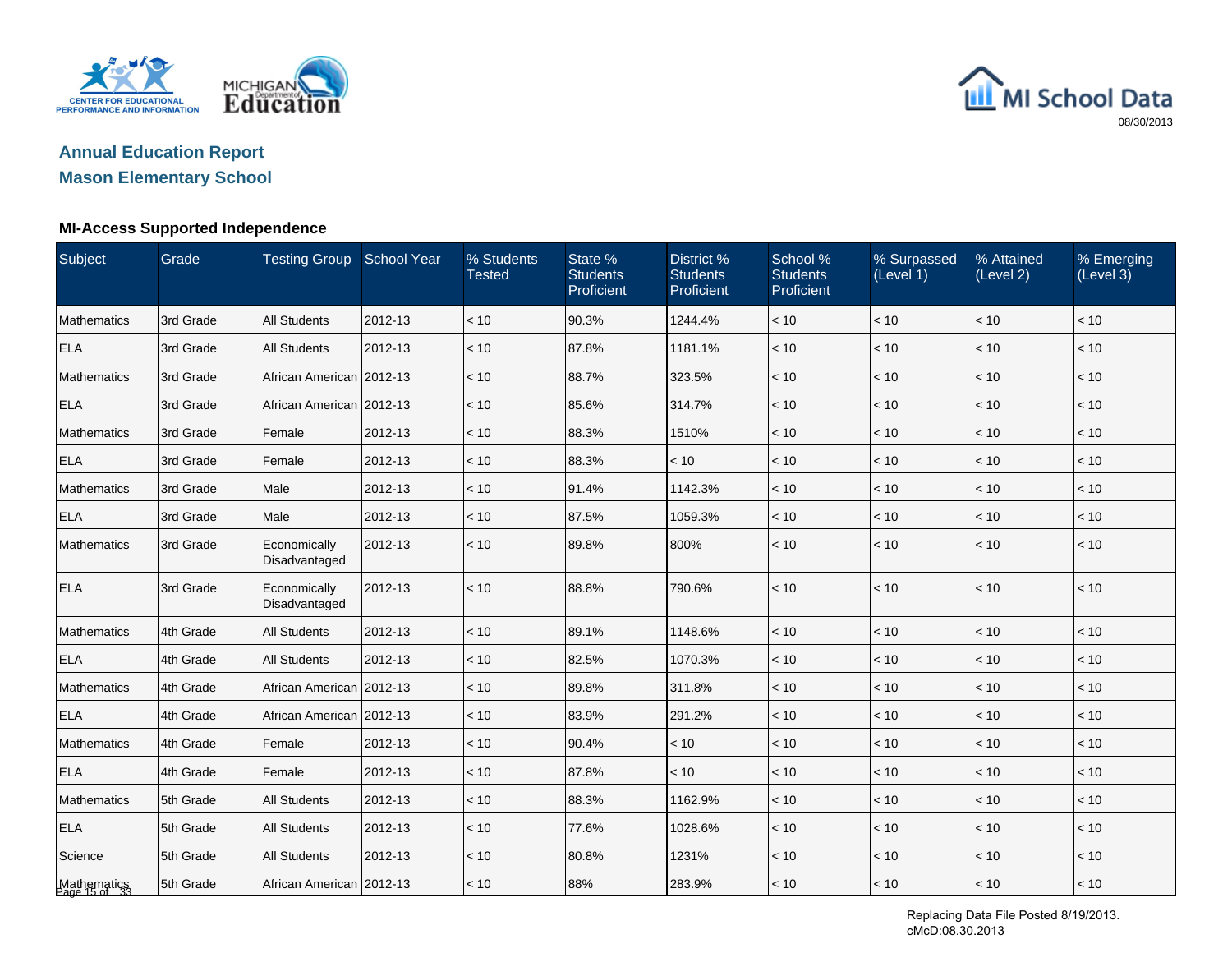

## **Annual Education ReportMason Elementary School**

#### **MI-Access Supported Independence**

| Subject            | Grade     | <b>Testing Group</b>          | <b>School Year</b> | % Students<br><b>Tested</b> | State %<br><b>Students</b><br><b>Proficient</b> | District %<br><b>Students</b><br>Proficient | School %<br><b>Students</b><br><b>Proficient</b> | % Surpassed<br>(Level 1) | % Attained<br>(Level 2) | % Emerging<br>(Level 3) |
|--------------------|-----------|-------------------------------|--------------------|-----------------------------|-------------------------------------------------|---------------------------------------------|--------------------------------------------------|--------------------------|-------------------------|-------------------------|
| <b>ELA</b>         | 5th Grade | African American 2012-13      |                    | $ $ < 10                    | 76%                                             | 245.2%                                      | < 10                                             | < 10                     | < 10                    | $ $ < 10                |
| Science            | 5th Grade | African American 2012-13      |                    | < 10                        | 79.8%                                           | 288.5%                                      | < 10                                             | $ $ < 10                 | $ $ < 10                | $ $ < 10                |
| <b>Mathematics</b> | 5th Grade | Male                          | 2012-13            | $\leq 10$                   | 89.2%                                           | 1156%                                       | < 10                                             | $ $ < 10                 | $\leq 10$               | $\vert$ < 10            |
| <b>ELA</b>         | 5th Grade | Male                          | 2012-13            | < 10                        | 76.8%                                           | 1004%                                       | < 10                                             | $ $ < 10                 | $ $ < 10                | $ $ < 10                |
| Science            | 5th Grade | Male                          | 2012-13            | < 10                        | 81%                                             | 1260%                                       | < 10                                             | $ $ < 10                 | < 10                    | $ $ < 10                |
| Mathematics        | 5th Grade | Economically<br>Disadvantaged | 2012-13            | < 10                        | 89.7%                                           | 908%                                        | < 10                                             | < 10                     | < 10                    | < 10                    |
| <b>ELA</b>         | 5th Grade | Economically<br>Disadvantaged | 2012-13            | $ $ < 10                    | 78.4%                                           | 800%                                        | < 10                                             | $\vert$ < 10             | < 10                    | < 10                    |
| Science            | 5th Grade | Economically<br>Disadvantaged | 2012-13            | < 10                        | 81.4%                                           | 985%                                        | < 10                                             | $ $ < 10                 | < 10                    | < 10                    |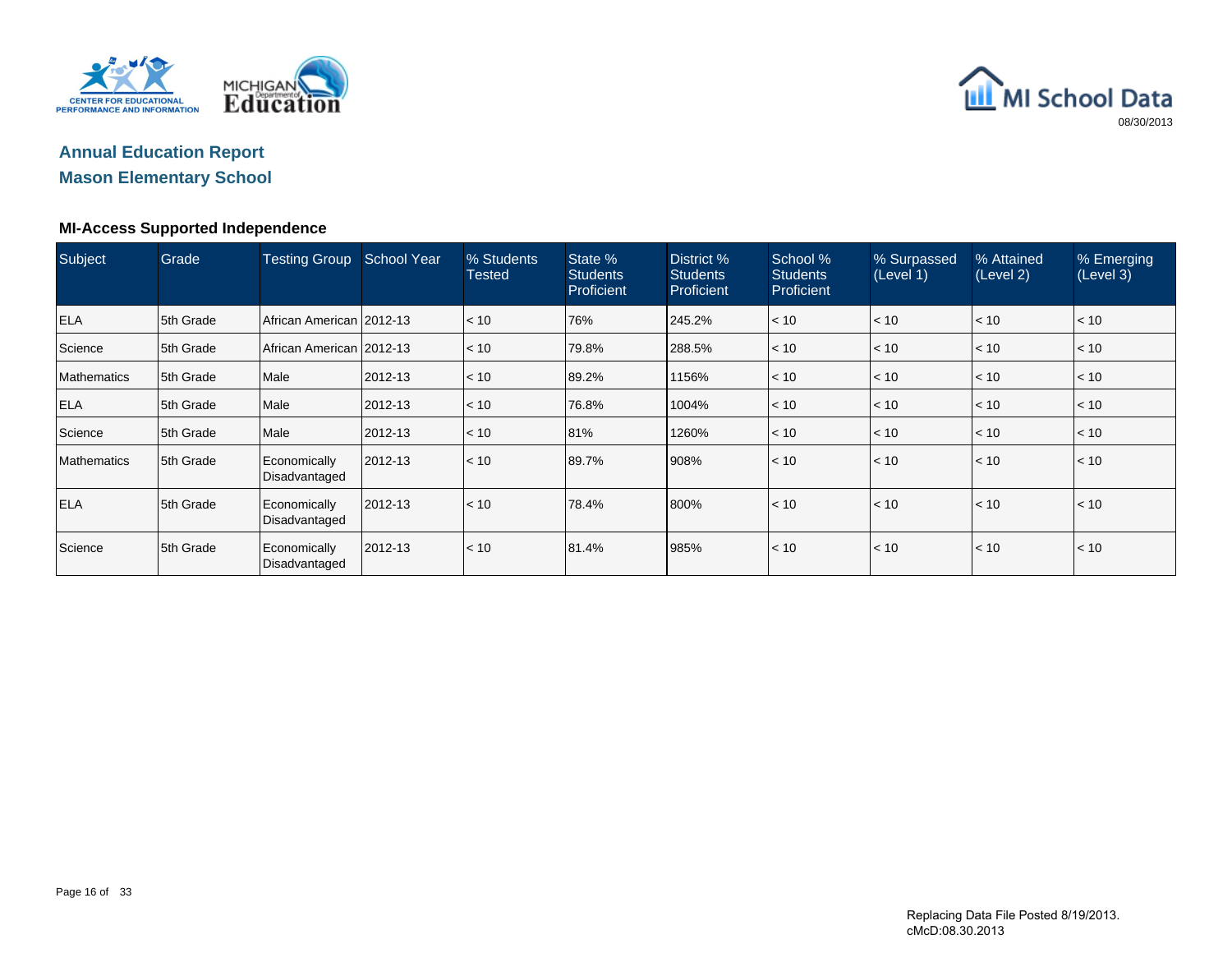



#### **MI-Access Participation**

| Subject            | Grade      | <b>Testing Group</b>          | <b>School Year</b> | % Students<br>Tested | State %<br><b>Students</b><br>Proficient | District %<br><b>Students</b><br>Proficient | School %<br><b>Students</b><br>Proficient | % Surpassed<br>(Level 1) | % Attained<br>(Level 2) | % Emerging<br>(Level 3) |
|--------------------|------------|-------------------------------|--------------------|----------------------|------------------------------------------|---------------------------------------------|-------------------------------------------|--------------------------|-------------------------|-------------------------|
| <b>Mathematics</b> | 7th Grade  | <b>All Students</b>           | 2012-13            | < 10                 | 60.8%                                    | 545.9%                                      | < 10                                      | < 10                     | $\leq 10$               | $\vert$ < 10            |
| <b>ELA</b>         | 17th Grade | <b>All Students</b>           | 2012-13            | < 10                 | 68%                                      | 613.5%                                      | < 10                                      | < 10                     | < 10                    | < 10                    |
| <b>Mathematics</b> | 17th Grade | African American 2012-13      |                    | < 10                 | 59.8%                                    | 161.8%                                      | < 10                                      | < 10                     | $\leq 10$               | $\vert$ < 10            |
| <b>ELA</b>         | 7th Grade  | African American 2012-13      |                    | $\leq 10$            | 65.2%                                    | 176.5%                                      | < 10                                      | < 10                     | $ $ < 10                | $ $ < 10                |
| <b>Mathematics</b> | 7th Grade  | Male                          | 2012-13            | $\leq 10$            | 60.7%                                    | 633.3%                                      | < 10                                      | < 10                     | < 10                    | $ $ < 10                |
| <b>ELA</b>         | 7th Grade  | Male                          | 2012-13            | < 10                 | 68.3%                                    | 719%                                        | < 10                                      | < 10                     | $ $ < 10                | $ $ < 10                |
| <b>Mathematics</b> | 7th Grade  | Economically<br>Disadvantaged | 2012-13            | < 10                 | 61.3%                                    | 434.8%                                      | < 10                                      | < 10                     | $\leq 10$               | < 10                    |
| <b>ELA</b>         | 7th Grade  | Economically<br>Disadvantaged | 2012-13            | < 10                 | 67.7%                                    | 482.6%                                      | < 10                                      | < 10                     | $\leq 10$               | < 10                    |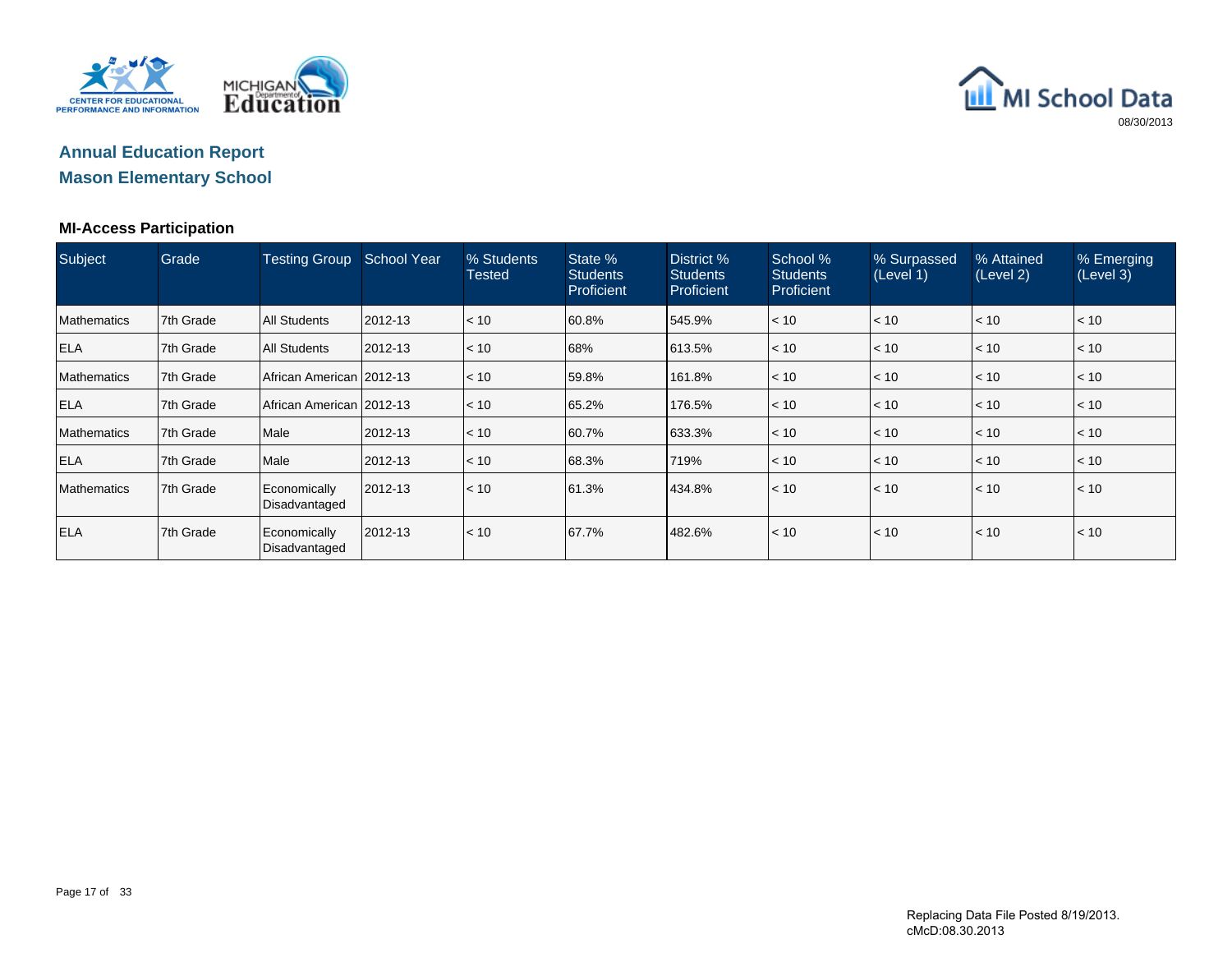





| <b>Testing Group</b>                         | Location        | Subject            | % Tested Total(Goal<br>95%) | % Proficient for<br>Accountability* |
|----------------------------------------------|-----------------|--------------------|-----------------------------|-------------------------------------|
| <b>All Students</b>                          | Statewide       | <b>Mathematics</b> | 98.7%                       | 58.2%                               |
| Bottom 30%                                   | Statewide       | Mathematics        |                             | 11.2%                               |
| African American                             | Statewide       | Mathematics        | 96.9%                       | 32.7%                               |
| American Indian                              | Statewide       | Mathematics        | 98.5%                       | 48.4%                               |
| Asian                                        | Statewide       | Mathematics        | 99.4%                       | 81.5%                               |
| Hispanic of Any Race                         | Statewide       | <b>Mathematics</b> | 98.6%                       | 45.9%                               |
| Native Hawaiian or Other<br>Pacific Islander | Statewide       | Mathematics        | 97.4%                       | 64.9%                               |
| Two or More Races                            | Statewide       | <b>Mathematics</b> | 99.2%                       | 55.9%                               |
| White                                        | Statewide       | <b>Mathematics</b> | 99.2%                       | 64.4%                               |
| Economically Disadvantaged                   | Statewide       | <b>Mathematics</b> | 98.2%                       | 43.7%                               |
| English Language Learners                    | Statewide       | <b>Mathematics</b> | 98.9%                       | 36.9%                               |
| <b>Students With Disabilities</b>            | Statewide       | <b>Mathematics</b> | 97.8%                       | 32.5%                               |
| <b>All Students</b>                          | <b>District</b> | <b>Mathematics</b> | 96.3%                       | 37.1%                               |
| Bottom 30%                                   | <b>District</b> | <b>Mathematics</b> |                             | 7.1%                                |
| African American                             | <b>District</b> | <b>Mathematics</b> | 96.2%                       | 35.5%                               |
| American Indian                              | <b>District</b> | <b>Mathematics</b> | 93.9%                       | 31.4%                               |
| Asian                                        | <b>District</b> | <b>Mathematics</b> | 98.8%                       | 62.5%                               |
| Hispanic of Any Race                         | <b>District</b> | <b>Mathematics</b> | 96.9%                       | 44.5%                               |
| Native Hawaiian or Other<br>Pacific Islander | <b>District</b> | <b>Mathematics</b> | 100%                        | 0%                                  |
| Two or More Races                            | <b>District</b> | <b>Mathematics</b> | 94.1%                       | 29.5%                               |
| White                                        | <b>District</b> | <b>Mathematics</b> | 96.2%                       | 39.8%                               |
| Economically Disadvantaged   District        |                 | <b>Mathematics</b> | 96.5%                       | 35.5%                               |
| English Language Learners                    | District        | Mathematics        | 97.6%                       | 46.2%                               |
| <b>Students With Disabilities</b>            | <b>District</b> | Mathematics        | 92.2%                       | 28.3%                               |
| <b>All Students</b>                          | School          | <b>Mathematics</b> | 97%                         | 22.2%                               |
| Bottom 30%                                   | School          | Mathematics        |                             | 2.2%                                |
| African American                             | School          | <b>Mathematics</b> | 97%                         | 21.9%                               |
| American Indian                              | School          | Mathematics        | 100%                        |                                     |
| Two or More Races                            | School          | <b>Mathematics</b> |                             | 0%                                  |
| White                                        | School          | <b>Mathematics</b> |                             | 100%                                |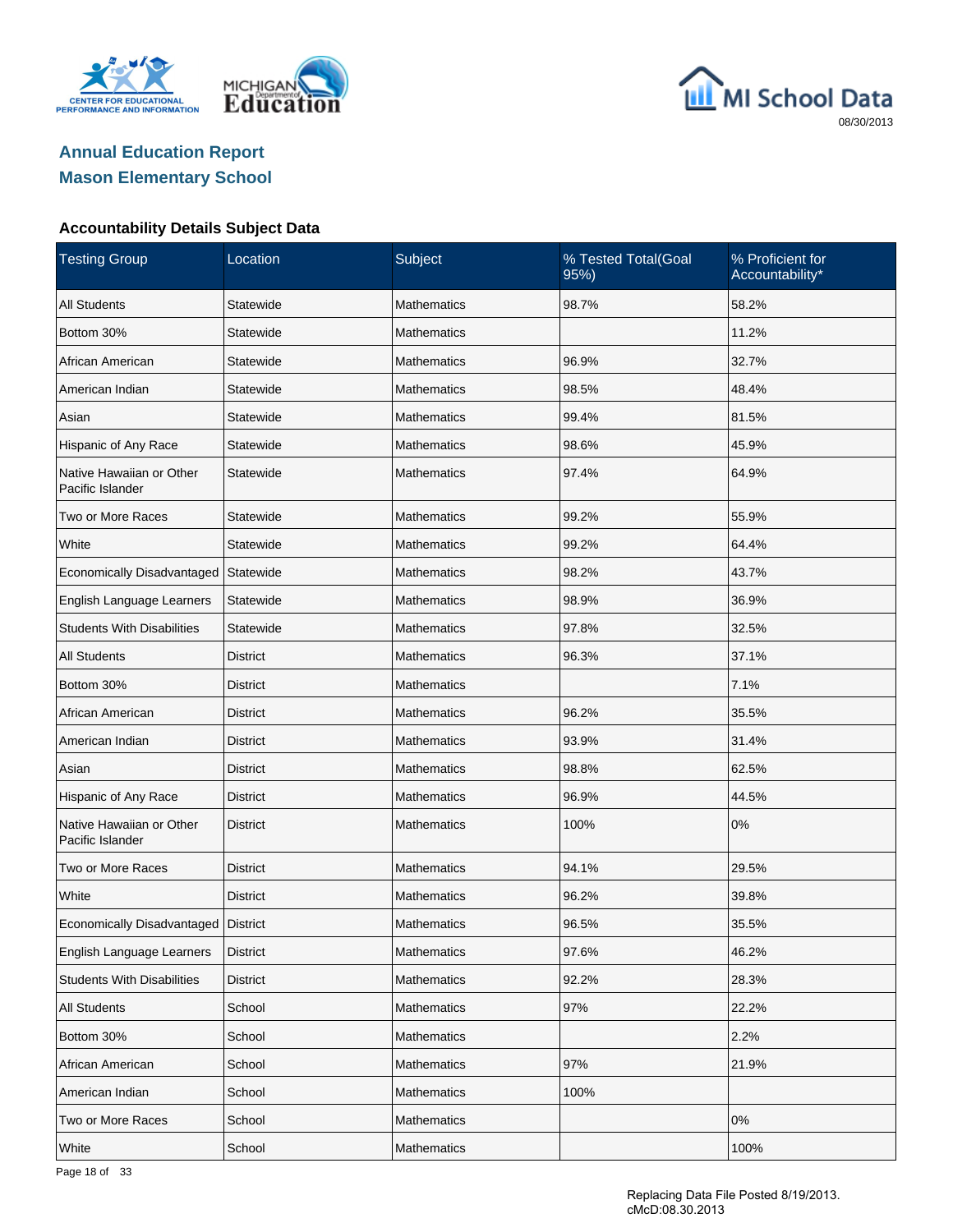





| <b>Testing Group</b>                         | Location        | Subject            | % Tested Total(Goal<br>95%) | % Proficient for<br>Accountability* |
|----------------------------------------------|-----------------|--------------------|-----------------------------|-------------------------------------|
| Economically Disadvantaged                   | School          | Mathematics        | 97.2%                       | 22.9%                               |
| <b>Students With Disabilities</b>            | School          | <b>Mathematics</b> | 96.7%                       | 23.1%                               |
| <b>All Students</b>                          | Statewide       | Reading            | 99%                         | 83.1%                               |
| Bottom 30%                                   | Statewide       | Reading            |                             | 51.3%                               |
| African American                             | Statewide       | Reading            | 97.3%                       | 67.9%                               |
| American Indian                              | Statewide       | Reading            | 98.8%                       | 79.7%                               |
| Asian                                        | Statewide       | Reading            | 100.3%                      | 90.1%                               |
| Hispanic of Any Race                         | Statewide       | Reading            | 99.2%                       | 77%                                 |
| Native Hawaiian or Other<br>Pacific Islander | Statewide       | Reading            | 97.4%                       | 85.7%                               |
| Two or More Races                            | Statewide       | Reading            | 99.4%                       | 83.6%                               |
| White                                        | Statewide       | Reading            | 99.4%                       | 86.9%                               |
| Economically Disadvantaged                   | Statewide       | Reading            | 98.6%                       | 74.8%                               |
| English Language Learners                    | Statewide       | Reading            | 100.5%                      | 62.4%                               |
| <b>Students With Disabilities</b>            | Statewide       | Reading            | 98.1%                       | 51.8%                               |
| <b>All Students</b>                          | <b>District</b> | Reading            | 96.8%                       | 67.4%                               |
| Bottom 30%                                   | District        | Reading            |                             | 16.8%                               |
| African American                             | <b>District</b> | Reading            | 96.9%                       | 66.5%                               |
| American Indian                              | District        | Reading            | 95.5%                       | 74.5%                               |
| Asian                                        | <b>District</b> | Reading            | 88.5%                       | 78.8%                               |
| Hispanic of Any Race                         | District        | Reading            | 97.3%                       | 71.4%                               |
| Native Hawaiian or Other<br>Pacific Islander | <b>District</b> | Reading            | 100%                        | 100%                                |
| Two or More Races                            | <b>District</b> | Reading            | 94.1%                       | 68.9%                               |
| White                                        | <b>District</b> | Reading            | 96.2%                       | 69%                                 |
| Economically Disadvantaged                   | <b>District</b> | Reading            | 96.9%                       | 66%                                 |
| English Language Learners                    | <b>District</b> | Reading            | 96.8%                       | 72%                                 |
| <b>Students With Disabilities</b>            | <b>District</b> | Reading            | 92.7%                       | 40.9%                               |
| <b>All Students</b>                          | School          | Reading            | 97%                         | 55.1%                               |
| Bottom 30%                                   | School          | Reading            |                             | 13.6%                               |
| African American                             | School          | Reading            | 97%                         | 54.9%                               |
| American Indian                              | School          | Reading            | 100%                        |                                     |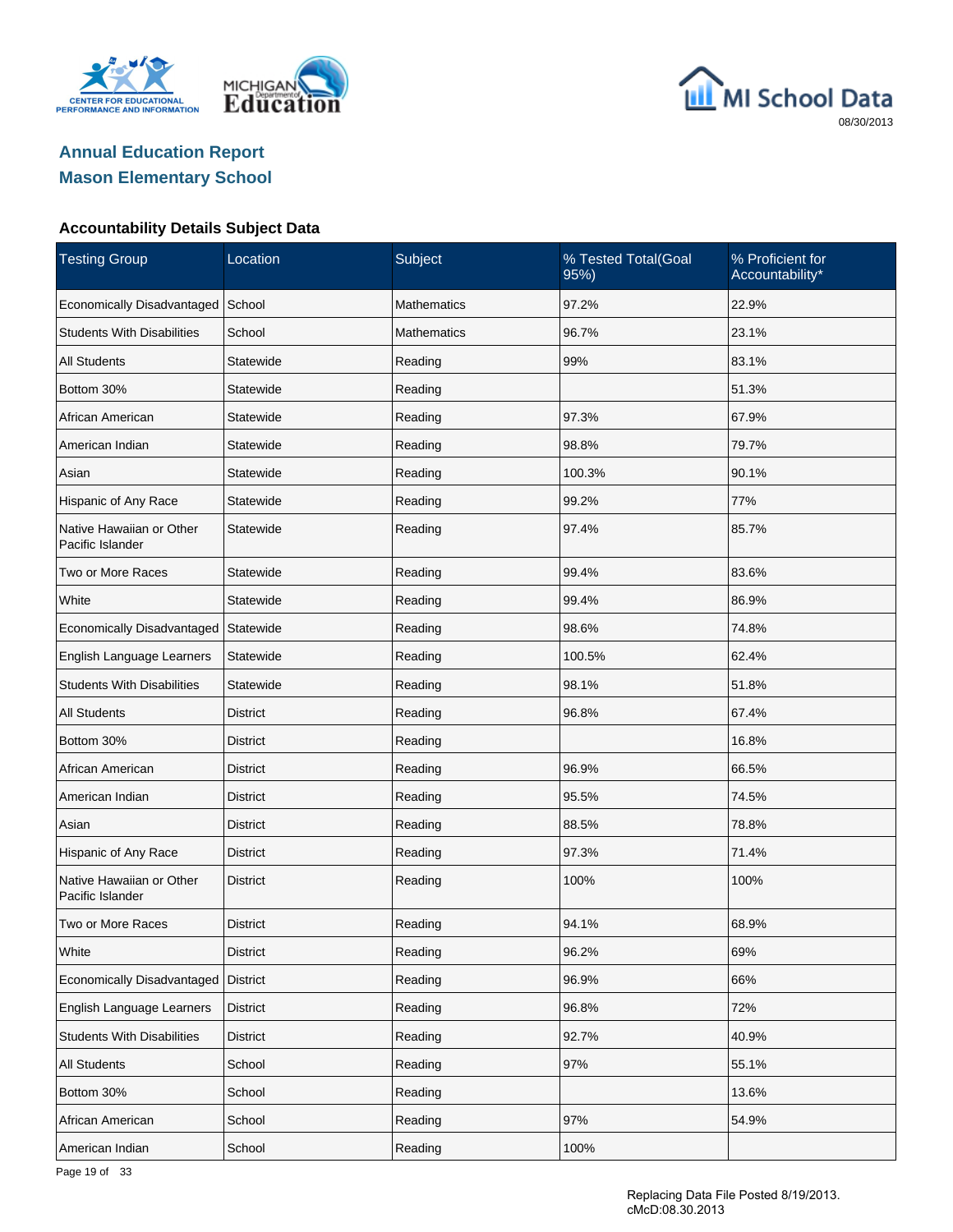





| <b>Testing Group</b>                         | Location        | Subject | % Tested Total(Goal<br>95%) | % Proficient for<br>Accountability* |
|----------------------------------------------|-----------------|---------|-----------------------------|-------------------------------------|
| Two or More Races                            | School          | Reading |                             | 50%                                 |
| White                                        | School          | Reading |                             | 100%                                |
| Economically Disadvantaged                   | School          | Reading | 97.5%                       | 55.8%                               |
| <b>Students With Disabilities</b>            | School          | Reading | 95.6%                       | 15.4%                               |
| <b>All Students</b>                          | Statewide       | Science | 97.9%                       | 38.6%                               |
| Bottom 30%                                   | Statewide       | Science |                             | 1%                                  |
| African American                             | Statewide       | Science | 94.8%                       | 12.8%                               |
| American Indian                              | Statewide       | Science | 97.5%                       | 29.4%                               |
| Asian                                        | Statewide       | Science | 99.1%                       | 57.4%                               |
| Hispanic of Any Race                         | Statewide       | Science | 97.9%                       | 22.9%                               |
| Native Hawaiian or Other<br>Pacific Islander | Statewide       | Science | 93.7%                       | 49.2%                               |
| Two or More Races                            | Statewide       | Science | 98.7%                       | 35.7%                               |
| White                                        | Statewide       | Science | 98.7%                       | 45%                                 |
| Economically Disadvantaged                   | Statewide       | Science | 97%                         | 22.9%                               |
| English Language Learners                    | Statewide       | Science | 98%                         | 7.6%                                |
| <b>Students With Disabilities</b>            | Statewide       | Science | 96.5%                       | 15.1%                               |
| <b>All Students</b>                          | <b>District</b> | Science | 94.1%                       | 11.7%                               |
| Bottom 30%                                   | District        | Science |                             | 0.6%                                |
| African American                             | <b>District</b> | Science | 94.2%                       | 11.3%                               |
| American Indian                              | District        | Science | 95.2%                       | 14.3%                               |
| Asian                                        | <b>District</b> | Science | 98%                         | 33.6%                               |
| Hispanic of Any Race                         | District        | Science | 92.8%                       | 11.8%                               |
| Native Hawaiian or Other<br>Pacific Islander | District        | Science | 100%                        | 0%                                  |
| Two or More Races                            | District        | Science | 100%                        | 9.1%                                |
| White                                        | <b>District</b> | Science | 94.8%                       | 13.6%                               |
| Economically Disadvantaged                   | District        | Science | 94.3%                       | 10%                                 |
| English Language Learners                    | <b>District</b> | Science | 94.6%                       | 13.4%                               |
| <b>Students With Disabilities</b>            | <b>District</b> | Science | 86.4%                       | 9.1%                                |
| All Students                                 | School          | Science | 94.4%                       | 10.3%                               |
| Bottom 30%                                   | School          | Science |                             | $0\%$                               |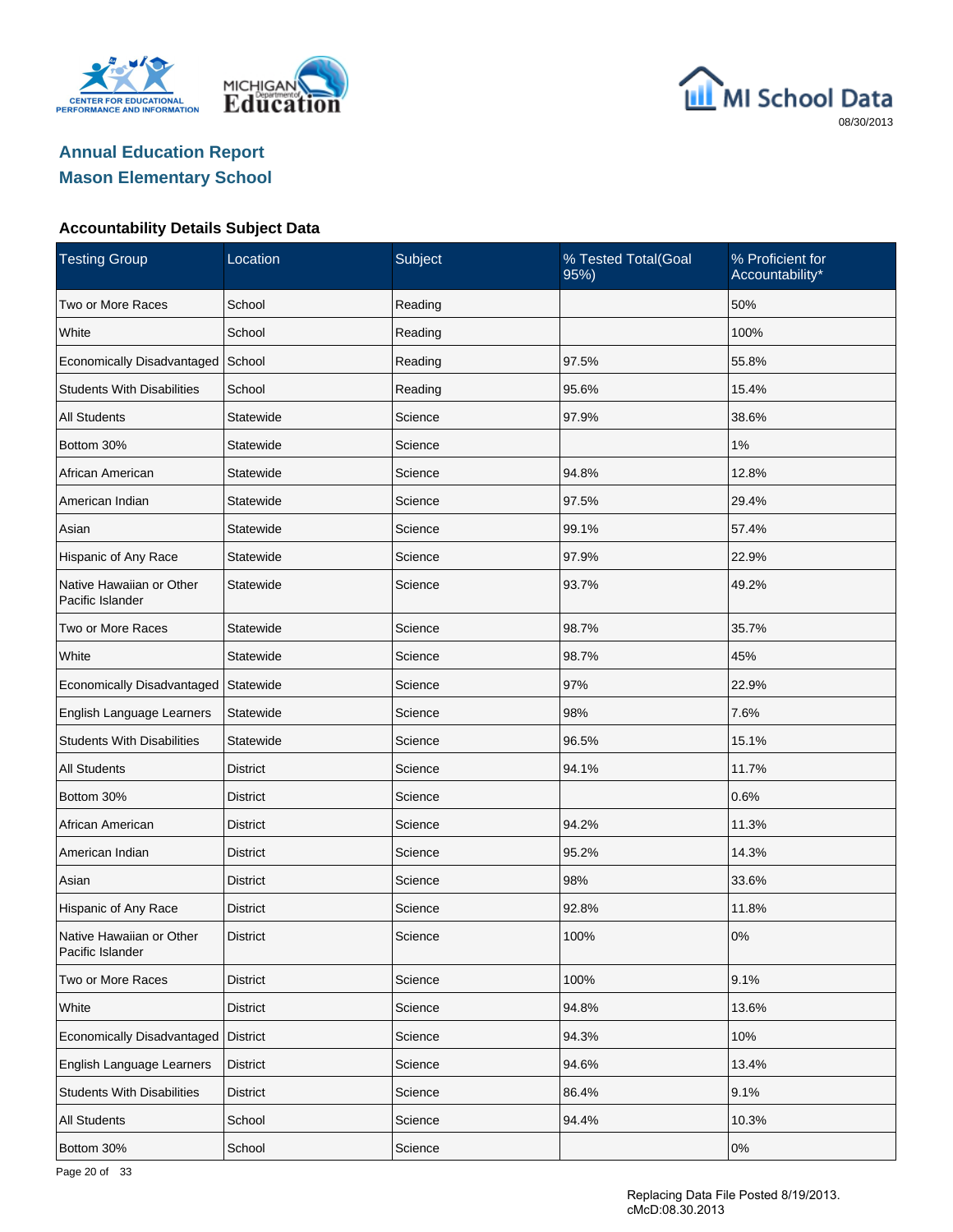





| <b>Testing Group</b>                         | Location        | Subject               | % Tested Total(Goal<br>95%) | % Proficient for<br>Accountability* |
|----------------------------------------------|-----------------|-----------------------|-----------------------------|-------------------------------------|
| African American                             | School          | Science               | 94.4%                       | 11.1%                               |
| Two or More Races                            | School          | Science               |                             | 0%                                  |
| White                                        | School          | Science               |                             | 0%                                  |
| Economically Disadvantaged                   | School          | Science               | 95%                         | 8.3%                                |
| <b>Students With Disabilities</b>            | School          | Science               | 92.9%                       |                                     |
| <b>All Students</b>                          | Statewide       | <b>Social Studies</b> | 96.7%                       | 57.5%                               |
| Bottom 30%                                   | Statewide       | <b>Social Studies</b> |                             | 8.8%                                |
| African American                             | Statewide       | <b>Social Studies</b> | 92.4%                       | 27.9%                               |
| American Indian                              | Statewide       | <b>Social Studies</b> | 95.9%                       | 52.3%                               |
| Asian                                        | Statewide       | <b>Social Studies</b> | 99%                         | 73.6%                               |
| Hispanic of Any Race                         | Statewide       | <b>Social Studies</b> | 96.1%                       | 43%                                 |
| Native Hawaiian or Other<br>Pacific Islander | Statewide       | <b>Social Studies</b> | 93.2%                       | 59.7%                               |
| Two or More Races                            | Statewide       | <b>Social Studies</b> | 97.6%                       | 53.5%                               |
| White                                        | Statewide       | <b>Social Studies</b> | 98%                         | 64.7%                               |
| Economically Disadvantaged                   | Statewide       | <b>Social Studies</b> | 95.1%                       | 40.3%                               |
| English Language Learners                    | Statewide       | Social Studies        | 96.4%                       | 19.6%                               |
| <b>Students With Disabilities</b>            | Statewide       | <b>Social Studies</b> | 91.9%                       | 22.3%                               |
| <b>All Students</b>                          | District        | Social Studies        | 88.6%                       | 22.6%                               |
| Bottom 30%                                   | District        | <b>Social Studies</b> |                             | 0%                                  |
| African American                             | District        | Social Studies        | 88.5%                       | 21.4%                               |
| American Indian                              | <b>District</b> | Social Studies        | 90.9%                       | 33.3%                               |
| Asian                                        | District        | <b>Social Studies</b> | 97.6%                       | 48.4%                               |
| Hispanic of Any Race                         | <b>District</b> | <b>Social Studies</b> | 88.7%                       | 28.8%                               |
| Native Hawaiian or Other<br>Pacific Islander | <b>District</b> | <b>Social Studies</b> | 100%                        | $0\%$                               |
| Two or More Races                            | <b>District</b> | Social Studies        | 85.7%                       | 31.6%                               |
| White                                        | <b>District</b> | Social Studies        | 88.5%                       | 22.5%                               |
| Economically Disadvantaged                   | <b>District</b> | Social Studies        | 88.2%                       | 19.6%                               |
| English Language Learners                    | <b>District</b> | <b>Social Studies</b> | 90.8%                       | 30.5%                               |
| <b>Students With Disabilities</b>            | <b>District</b> | Social Studies        | 71.2%                       | 4.4%                                |
| All Students                                 | School          | Social Studies        | 96.2%                       | $5\%$                               |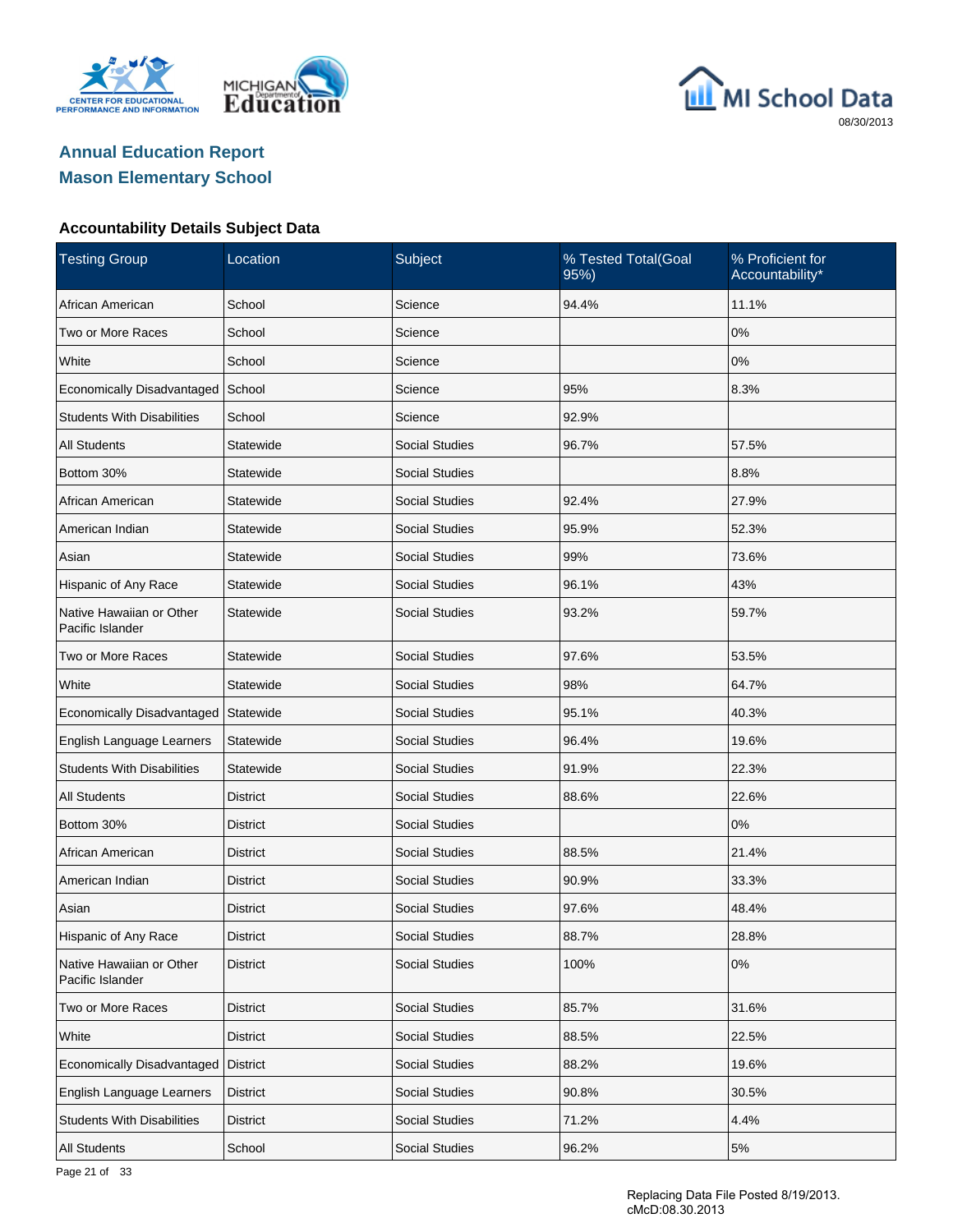





| <b>Testing Group</b>                         | Location        | Subject               | % Tested Total(Goal<br>95%) | % Proficient for<br>Accountability* |
|----------------------------------------------|-----------------|-----------------------|-----------------------------|-------------------------------------|
| Bottom 30%                                   | School          | <b>Social Studies</b> |                             | 0%                                  |
| African American                             | School          | <b>Social Studies</b> | 96.1%                       | 5%                                  |
| American Indian                              | School          | <b>Social Studies</b> | 100%                        |                                     |
| Economically Disadvantaged                   | School          | <b>Social Studies</b> | 95.2%                       | 2.9%                                |
| <b>Students With Disabilities</b>            | School          | <b>Social Studies</b> | 93.3%                       | 0%                                  |
| <b>All Students</b>                          | Statewide       | Writing               | 98.2%                       | 69.4%                               |
| Bottom 30%                                   | Statewide       | Writing               |                             | 21.9%                               |
| African American                             | Statewide       | Writing               | 95.6%                       | 48.8%                               |
| American Indian                              | Statewide       | Writing               | 97.7%                       | 61.6%                               |
| Asian                                        | Statewide       | Writing               | 98.9%                       | 82.9%                               |
| Hispanic of Any Race                         | Statewide       | Writing               | 98%                         | 59.7%                               |
| Native Hawaiian or Other<br>Pacific Islander | Statewide       | Writing               | 94.5%                       | 74.4%                               |
| Two or More Races                            | Statewide       | Writing               | 98.9%                       | 68.5%                               |
| White                                        | Statewide       | Writing               | 98.9%                       | 74.3%                               |
| Economically Disadvantaged                   | Statewide       | Writing               | 97.3%                       | 55.7%                               |
| English Language Learners                    | Statewide       | Writing               | 97.3%                       | 42.1%                               |
| <b>Students With Disabilities</b>            | Statewide       | Writing               | 96.6%                       | 27.9%                               |
| <b>All Students</b>                          | District        | Writing               | 95.1%                       | 43.4%                               |
| Bottom 30%                                   | District        | Writing               |                             | 0%                                  |
| African American                             | District        | Writing               | 95.4%                       | 42.4%                               |
| American Indian                              | District        | Writing               | 97.2%                       | 59.4%                               |
| Asian                                        | District        | Writing               | 87.6%                       | 62.1%                               |
| Hispanic of Any Race                         | District        | Writing               | 93.8%                       | 49.6%                               |
| Native Hawaiian or Other<br>Pacific Islander | <b>District</b> | Writing               | 100%                        | 0%                                  |
| Two or More Races                            | <b>District</b> | Writing               | 100%                        | 38.5%                               |
| White                                        | <b>District</b> | Writing               | 94.3%                       | 37.4%                               |
| Economically Disadvantaged                   | <b>District</b> | Writing               | 95.3%                       | 40.3%                               |
| English Language Learners                    | District        | Writing               | 94.7%                       | 50.7%                               |
| <b>Students With Disabilities</b>            | District        | Writing               | 86.8%                       | 16.6%                               |
| All Students                                 | School          | Writing               | 96.5%                       | 31.3%                               |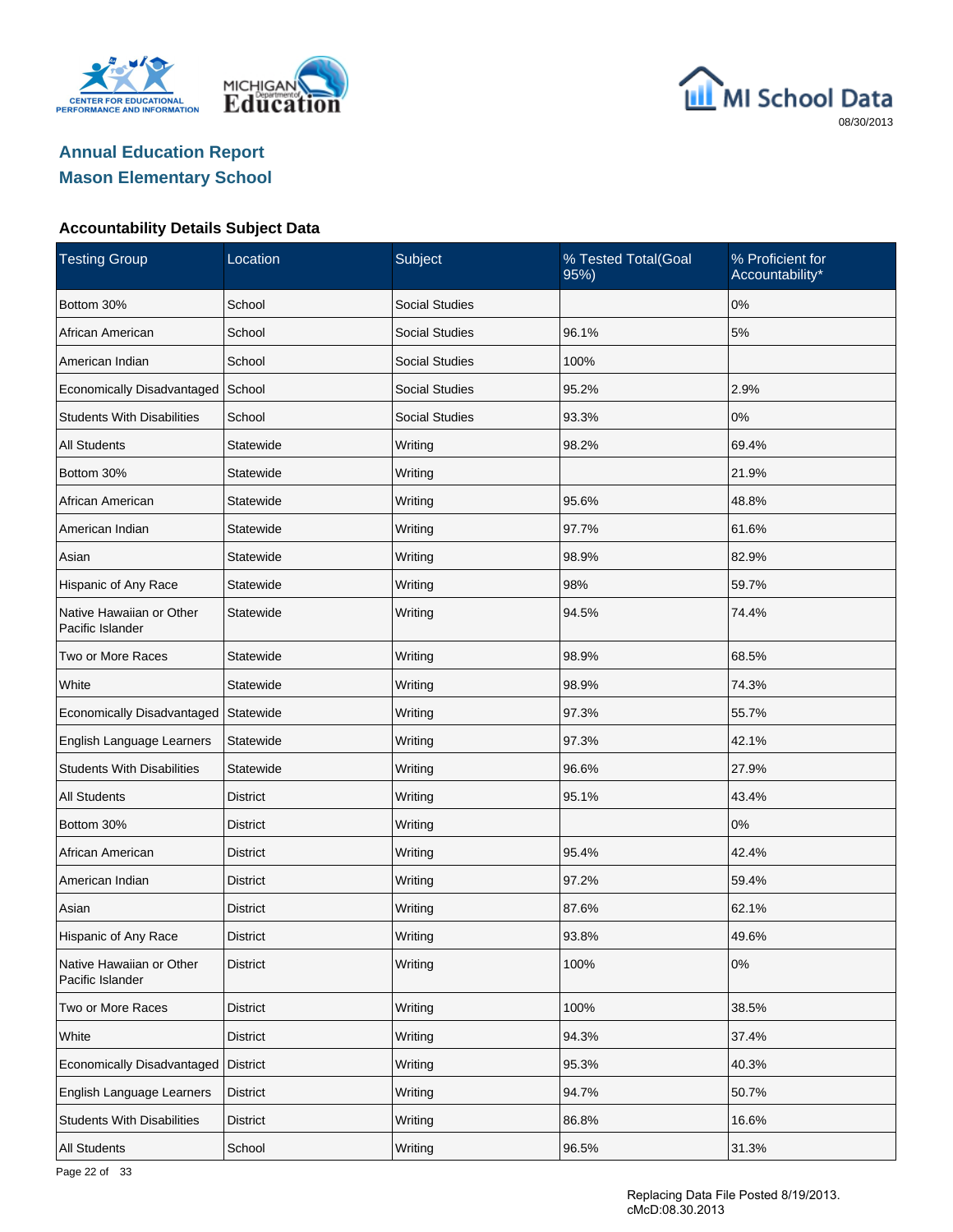



| <b>Testing Group</b>              | Location | Subject | % Tested Total (Goal<br>95% | % Proficient for<br>Accountability* |
|-----------------------------------|----------|---------|-----------------------------|-------------------------------------|
| Bottom 30%                        | School   | Writing |                             | 10%                                 |
| African American                  | School   | Writing | 96.5%                       | 31.3%                               |
| Economically Disadvantaged School |          | Writing | 96.8%                       | 31.8%                               |
| <b>Students With Disabilities</b> | School   | Writing | 96%                         | 20%                                 |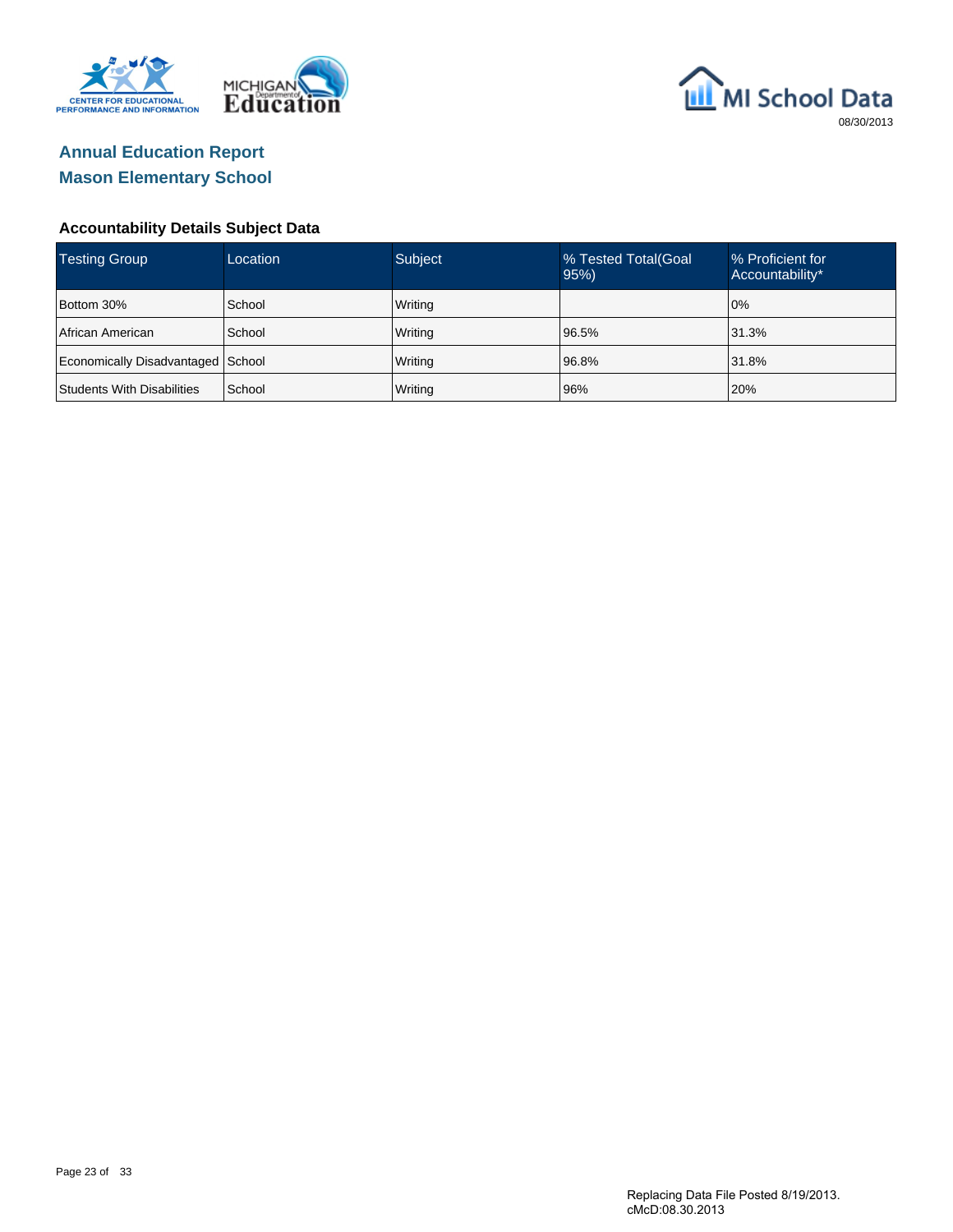





#### **Accountability Details Graduation Data**

| <b>Testing Group</b>                      | Location        | Accountability Scorecard Completion Rate<br>(High Schools only)<br>(Goal 80%) |
|-------------------------------------------|-----------------|-------------------------------------------------------------------------------|
| <b>All Students</b>                       | Statewide       | 76.2%                                                                         |
| African American                          | Statewide       | 59.9%                                                                         |
| American Indian                           | Statewide       | 66.4%                                                                         |
| Asian                                     | Statewide       | 87.4%                                                                         |
| Hispanic of Any Race                      | Statewide       | 64.3%                                                                         |
| Migrant                                   | Statewide       | 68.3%                                                                         |
| Native Hawaiian or Other Pacific Islander | Statewide       | 73.2%                                                                         |
| Two or More Races                         | Statewide       | 73.5%                                                                         |
| White                                     | Statewide       | 81.5%                                                                         |
| Female                                    | Statewide       | 80.8%                                                                         |
| Male                                      | Statewide       | 72%                                                                           |
| Economically Disadvantaged                | Statewide       | 64%                                                                           |
| English Language Learners                 | Statewide       | 63.1%                                                                         |
| <b>Students With Disabilities</b>         | Statewide       | 53.5%                                                                         |
| <b>Homeless</b>                           | Statewide       | 53.8%                                                                         |
| <b>All Students</b>                       | <b>District</b> | 64.7%                                                                         |
| African American                          | <b>District</b> | 65.5%                                                                         |
| Asian                                     | <b>District</b> | 68.6%                                                                         |
| Hispanic of Any Race                      | <b>District</b> | 58.7%                                                                         |
| White                                     | <b>District</b> | 39.8%                                                                         |
| Economically Disadvantaged                | <b>District</b> | 65.1%                                                                         |
| English Language Learners                 | <b>District</b> | 68.6%                                                                         |
| <b>Students With Disabilities</b>         | <b>District</b> | 47.5%                                                                         |

\* All data based on students enrolled for a full academic year.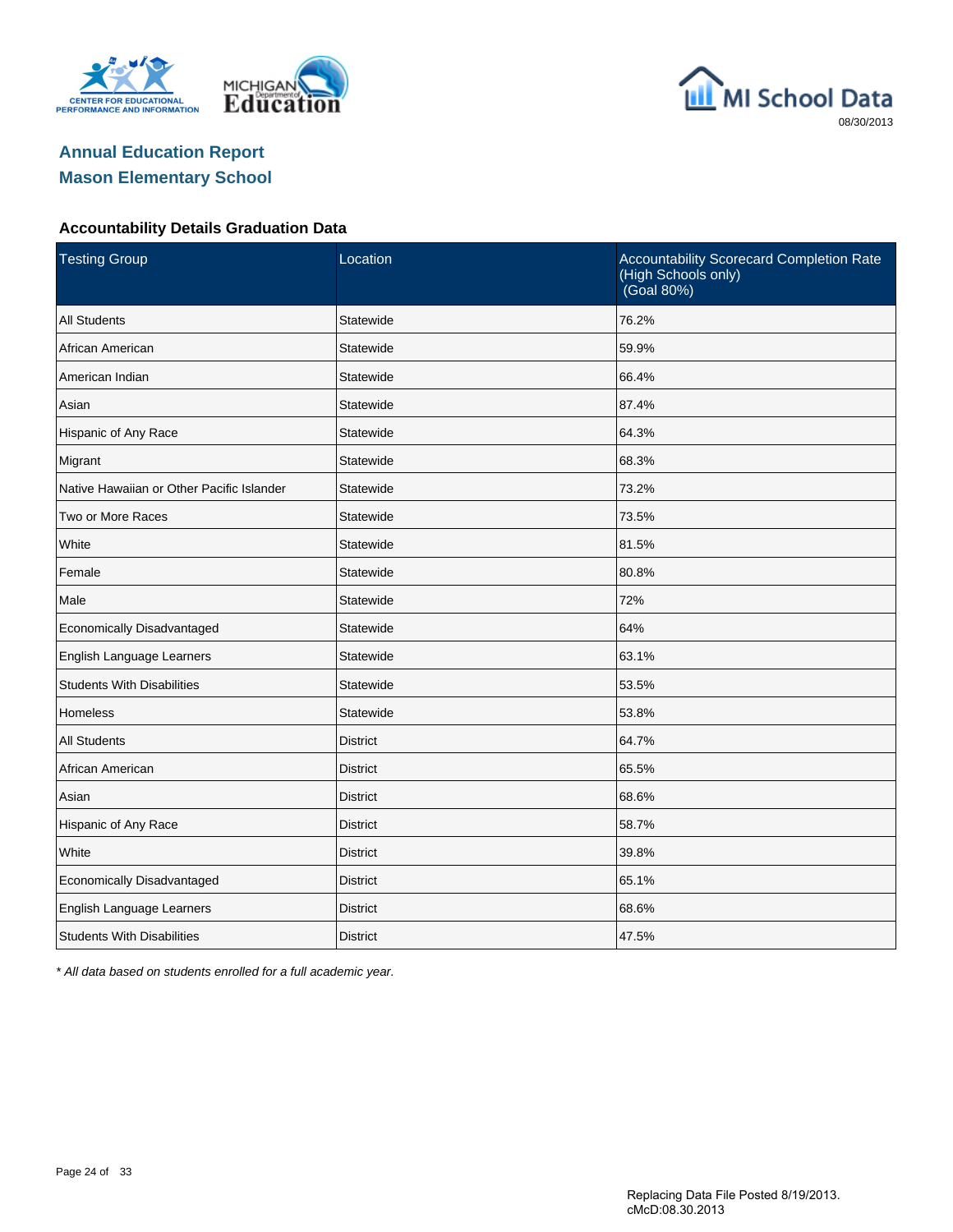



#### **Accountability Details Attendance Data**

| <b>Testing Group</b> | Location        | Attendance Rate<br>(Goal 90%) |
|----------------------|-----------------|-------------------------------|
| <b>All Students</b>  | Statewide       | 94%                           |
| All Students         | <b>District</b> | 86%                           |
| All Students         | School          | 90%                           |

\* All data based on students enrolled for a full academic year.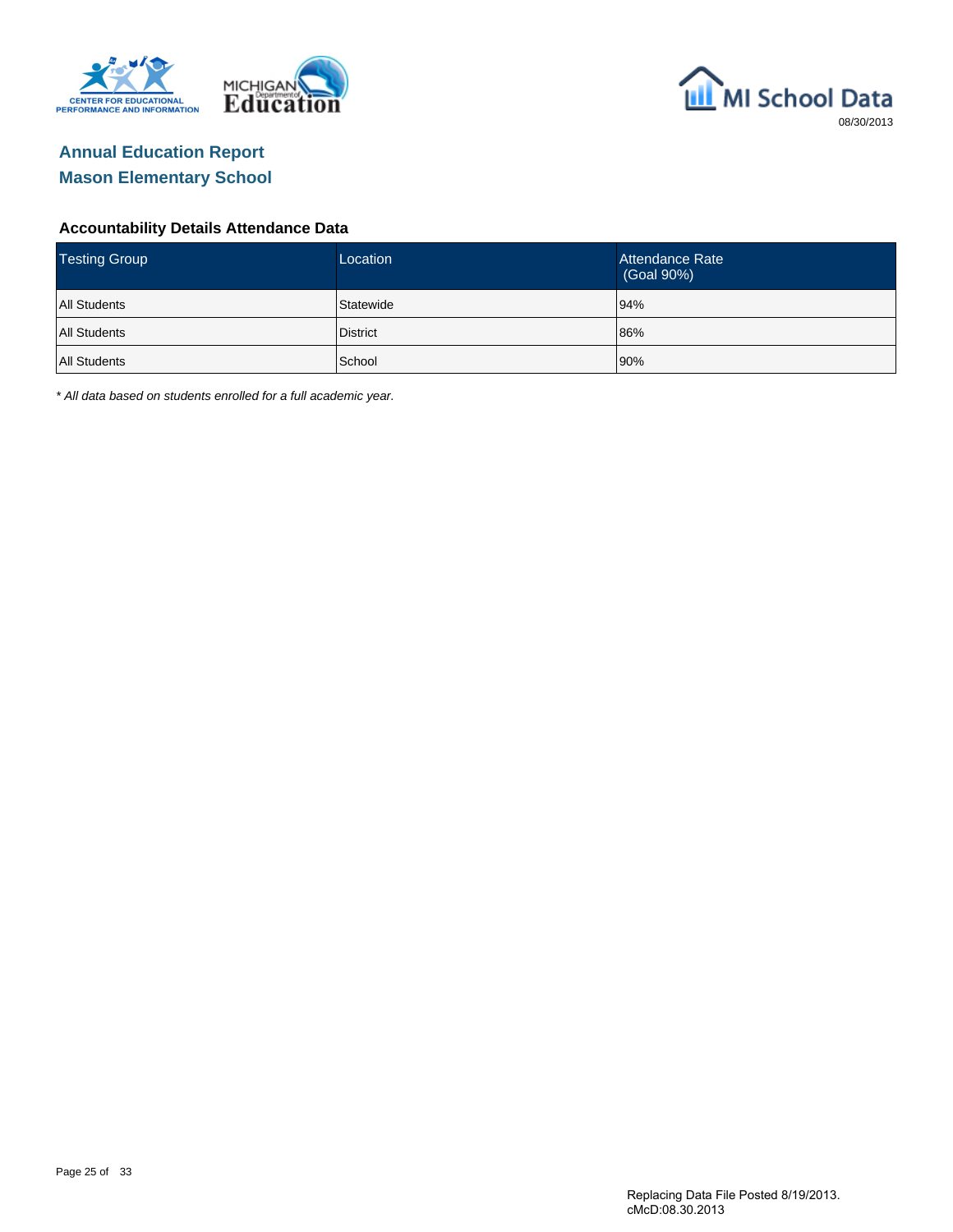



#### **Accountability Status District Data**

| <b>District</b><br>Name | Reading<br><b>Status</b> | Reading<br>Score | Writing<br><b>Status</b> | <b>Writing</b><br>Score | Math Status Math Score |  | Science<br><b>Status</b> | Science<br>Score | Social<br><b>Studies</b><br><b>Status</b> | Social<br><b>Studies</b><br>Score | Overall<br><b>Status</b> | Overallˈ<br>Score |
|-------------------------|--------------------------|------------------|--------------------------|-------------------------|------------------------|--|--------------------------|------------------|-------------------------------------------|-----------------------------------|--------------------------|-------------------|
|                         | No Data to Display       |                  |                          |                         |                        |  |                          |                  |                                           |                                   |                          |                   |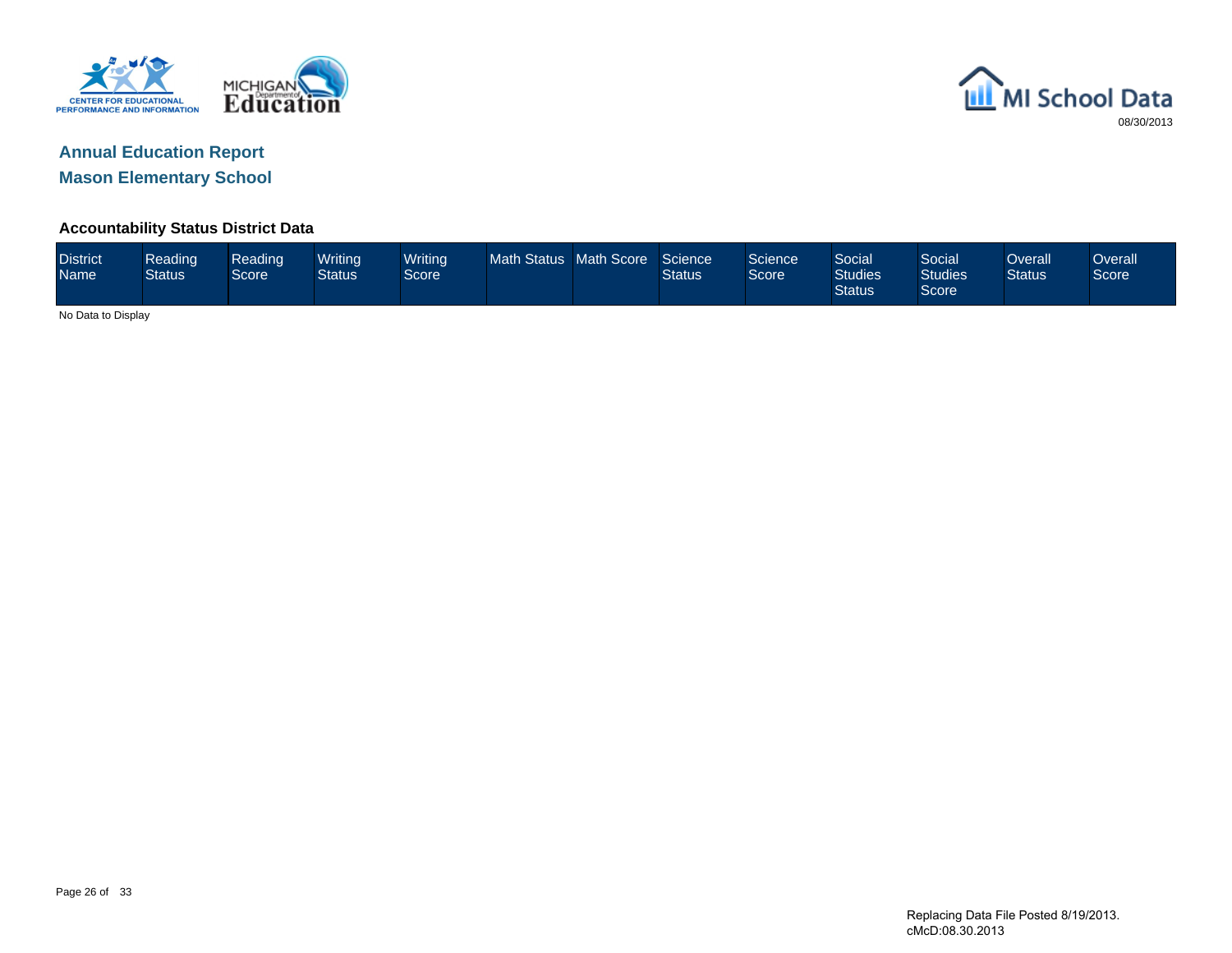



#### **Accountability Status School Data**

| <b>District</b><br>Name <sup>1</sup>       | School<br>Name              | Title 1<br><b>Status</b> | Reading<br><b>Status</b> | Reading<br>Score | Writing<br><b>Status</b> | Writing<br>Score | <b>Math</b><br><b>Status</b> | <b>Math</b><br>Score | Science<br><b>Status</b> | Science<br>Score | Social<br><b>Studies</b><br><b>Status</b> | Social<br><b>Studies</b><br>Score | Overall<br><b>Status</b> | <b>Overall</b><br>Score |
|--------------------------------------------|-----------------------------|--------------------------|--------------------------|------------------|--------------------------|------------------|------------------------------|----------------------|--------------------------|------------------|-------------------------------------------|-----------------------------------|--------------------------|-------------------------|
| Detroit City   Mason<br>School<br>District | Elementary School<br>School | <b>Priority</b>          | Green                    | 12               | Green                    | 12               | <b>S</b> reen                | l2                   | Red                      | 10               | Red                                       | 10                                | Red                      | 24                      |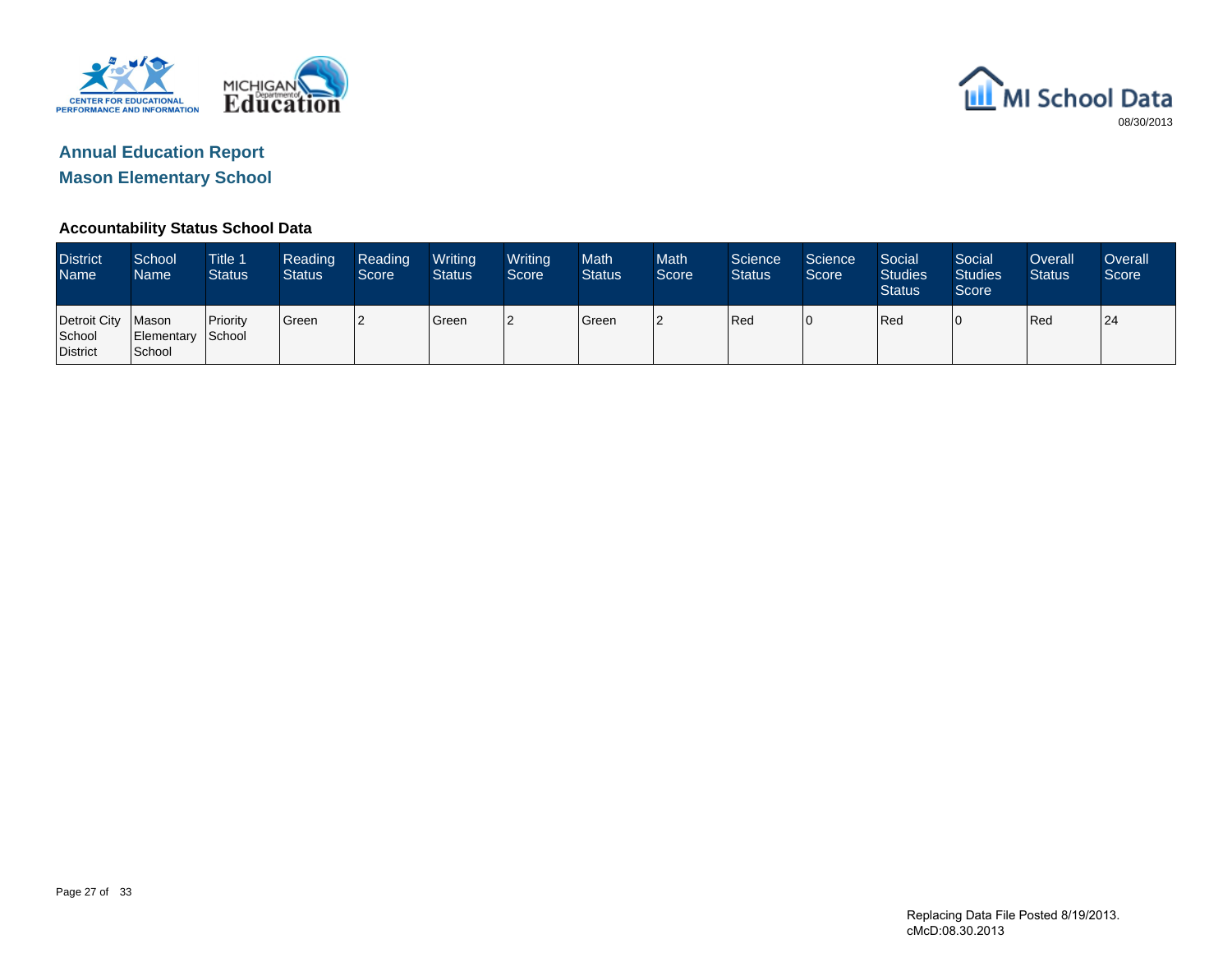



#### **Teacher Quality - Qualification**

|                                                                                                             | Other | B.A. | <b>M.A.</b> | <b>TP.H.D.</b> |
|-------------------------------------------------------------------------------------------------------------|-------|------|-------------|----------------|
| Professional Qualifications of 0<br>All Public Elementary and<br>Secondary School Teachers<br>in the School |       | 14   | 31          |                |

Professional Qualifications are defined by the State and may include information such as the degrees of public school teachers (e.g., percentage of teachers with Bachelors Degrees or Masters Degrees) or the percentage of fully certified teachers

#### **Teacher Quality - Class**

|                                                                                                                              | School Aggregate | <b>High-Poverty Schools</b> | <b>Low-Poverty Schools</b> |
|------------------------------------------------------------------------------------------------------------------------------|------------------|-----------------------------|----------------------------|
| Percentage of Core Academic<br>Subject Elementary and Secondary<br>School Classes not Taught by Highly<br>Qualified Teachers | $0.0\%$          | $0.0\%$                     | $0.0\%$                    |

#### **Teacher Quality - Provisional**

|                                                                                                             | <b>Certification Percent</b> |
|-------------------------------------------------------------------------------------------------------------|------------------------------|
| Percentage of Public Elementary and Secondary School Teachers in the<br>School with Emergency Certification | 10%                          |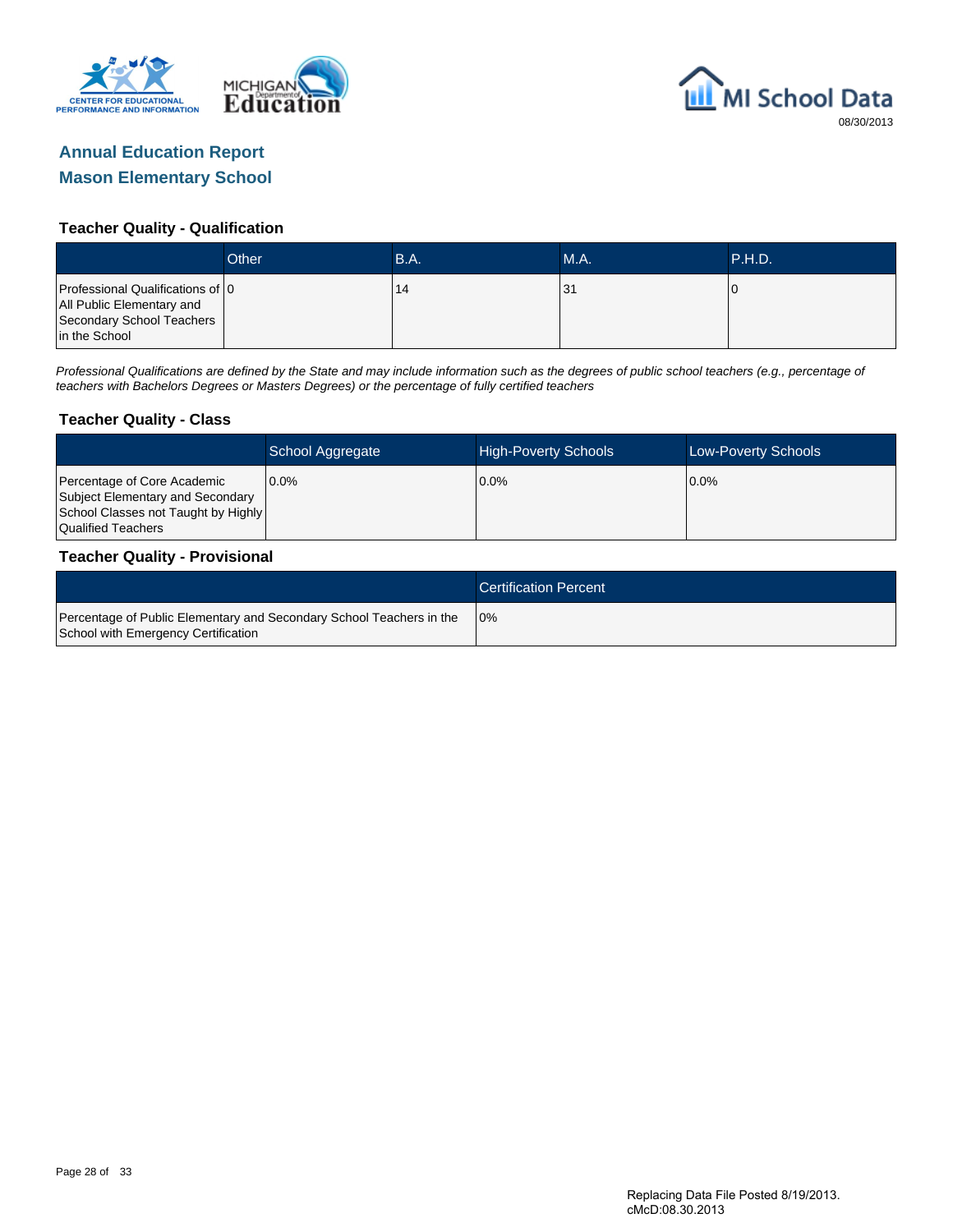





#### **NAEP Grade 4 Math**

|                                                                                                                                             | <b>Percent of Students</b>           | Percent below Basic  | <b>Percent Basic</b>                                                                  | <b>Percent Proficient</b>                    | <b>Percent Advanced</b>                   |
|---------------------------------------------------------------------------------------------------------------------------------------------|--------------------------------------|----------------------|---------------------------------------------------------------------------------------|----------------------------------------------|-------------------------------------------|
| <b>All Students</b>                                                                                                                         | 100                                  | 22                   | 43                                                                                    | 30                                           | 5                                         |
| Male<br>Female                                                                                                                              | 50<br>50                             | 21<br>22             | 42<br>45                                                                              | 31<br>29                                     | 6<br>4                                    |
| <b>National Lunch</b><br>Program Eligibility<br>Eligible<br>Not Eligible<br>Info not available                                              | 43<br>56                             | 35<br>11             | 47<br>41                                                                              | 17<br>41                                     | 8                                         |
| Race/Ethnicity<br>White<br><b>Black</b><br>Hispanic<br>Asian<br>American Indian<br>Native Hawaiian/Pacific<br>Islander<br>Two or More Races | 71<br>16<br>6<br>3<br>$\overline{2}$ | 14<br>53<br>31<br>23 | 45<br>39<br>48<br>22<br>$\begin{array}{c} \texttt{+} \\ \texttt{+} \end{array}$<br>50 | 36<br>8<br>19<br>45<br>ŧ<br>$\ddagger$<br>21 | 5<br>0<br>2<br>26<br>ŧ<br>$\ddagger$<br>6 |
| Student classified as<br>having a disability<br>SD<br>Not SD                                                                                | 13<br>87                             | 50<br>18             | 37<br>44                                                                              | 13<br>32                                     | 5                                         |
| Student is an English<br>Language Learner<br><b>ELL</b><br>Not ELL                                                                          | 4<br>96                              | 47<br>21             | 41<br>44                                                                              | 11<br>31                                     | 5                                         |

‡ Reporting Standards not met. Note: Observed differences are not necessarily statistically significant. Detail may not sum to total because of rounding. SOURCE: U.S. Department of Education. Institute for Education Sciences. National Center for Education Statistics. National Assessment Program (NAEP) 2011 Mathematics Achievement.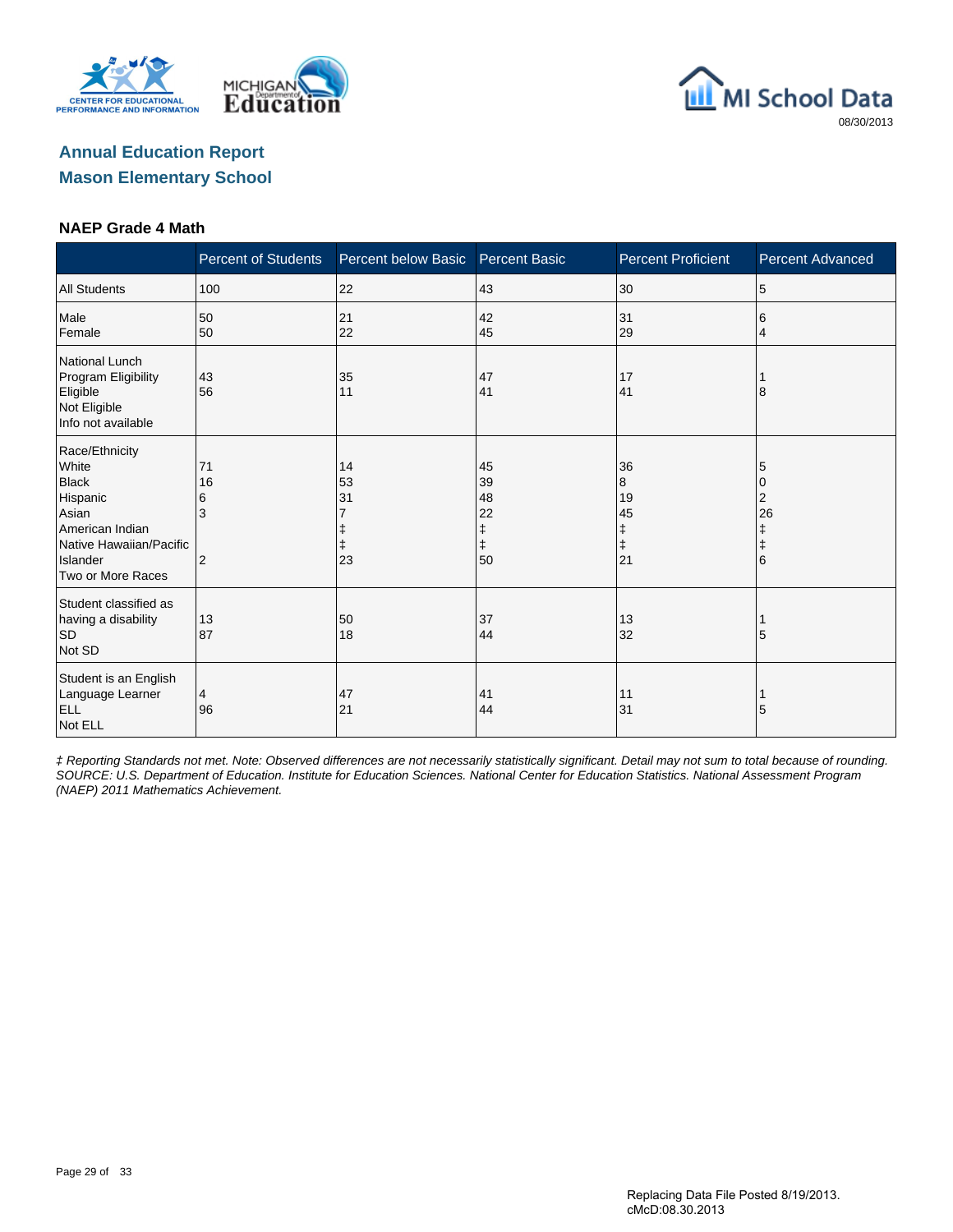





#### **NAEP Grade 8 Math**

|                                                                                                                                             | <b>Percent of Students</b>      | Percent below Basic                     | <b>Percent Basic</b> | <b>Percent Proficient</b>                   | <b>Percent Advanced</b>      |
|---------------------------------------------------------------------------------------------------------------------------------------------|---------------------------------|-----------------------------------------|----------------------|---------------------------------------------|------------------------------|
| <b>All Students</b>                                                                                                                         | 100                             | 29                                      | 40                   | 25                                          | 6                            |
| Male<br>Female                                                                                                                              | 51<br>49                        | 28<br>30                                | 39<br>41             | 26<br>24                                    | 5                            |
| National Lunch<br>Program Eligibility<br>Eligible<br>Not Eligible<br>Info not available                                                     | 42<br>58                        | 45<br>18                                | 39<br>41             | 15<br>32                                    | 2<br>Ι9                      |
| Race/Ethnicity<br>White<br><b>Black</b><br>Hispanic<br>Asian<br>American Indian<br>Native Hawaiian/Pacific<br>Islander<br>Two or More Races | 74<br>16<br>4<br>$\overline{2}$ | 22<br>66<br>26<br>13<br>ŧ<br>$\ddagger$ | 43<br>26<br>41<br>25 | 29<br>7<br>18<br>31<br>ŧ<br>ŧ<br>$\ddagger$ | 6<br>0<br>5<br>32<br>ŧ<br>ı‡ |
| Student classified as<br>having a disability<br>SD<br>Not SD                                                                                | 12<br>88                        | 70<br>25                                | 23<br>41             | 5<br>27                                     | 16                           |
| Student is an English<br>Language Learner<br><b>ELL</b><br>Not ELL                                                                          | $\overline{2}$<br>98            | 57<br>29                                | 27<br>40             | 7<br>25                                     | 10<br>6                      |

‡ Reporting Standards not met. NOTE: Detail may not sum to totals because of rounding. Some apparent differences between estimates may not be statistically significant. SOURCE: U.S. Department of Education. Institute for Education Sciences. National Center for Education Statistics. National Assessment Program (NAEP) 2011 Mathematics Achievement.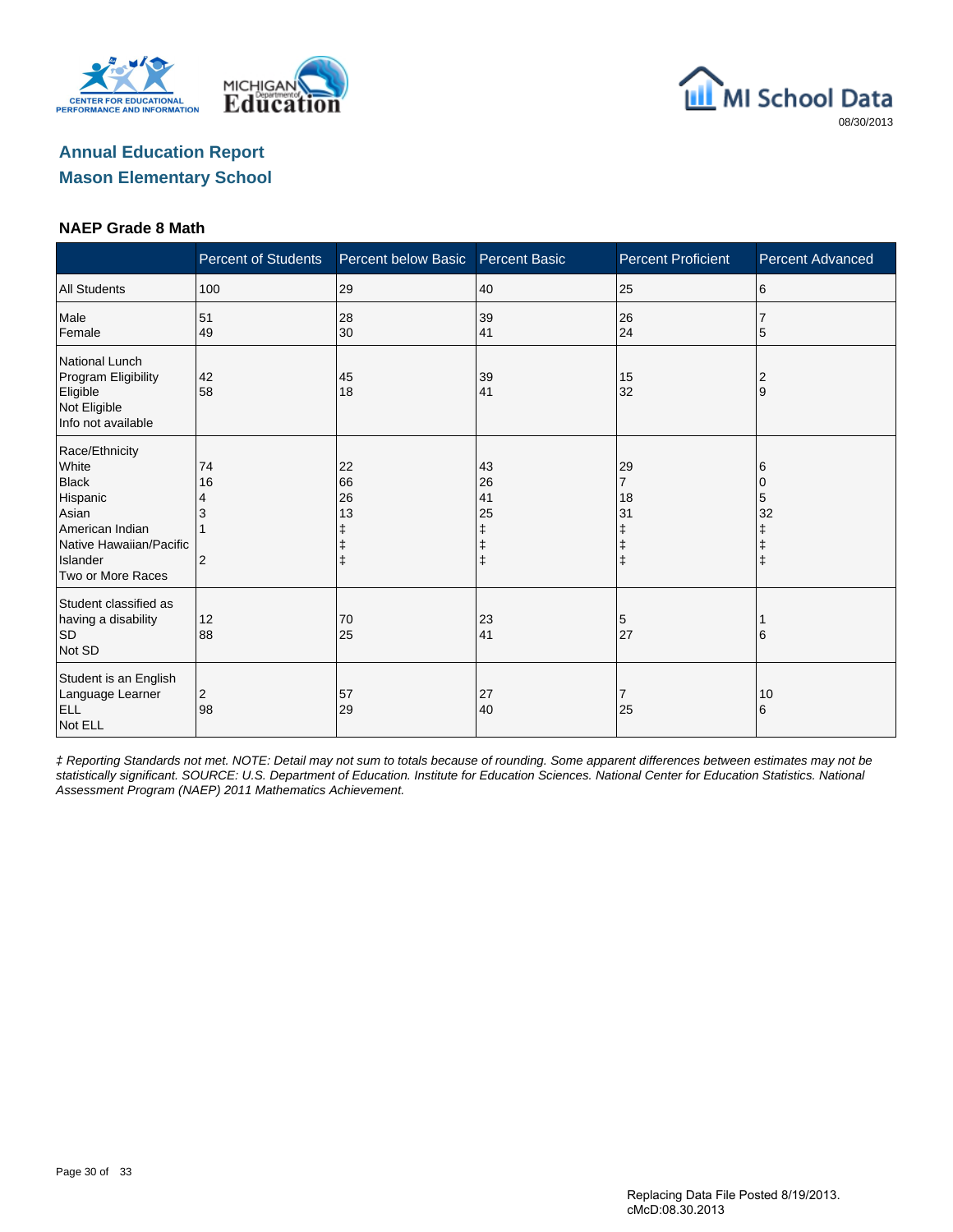





#### **NAEP Grade 4 Reading**

|                                                                                                                                             | <b>Percent of Students</b>                       | Percent below Basic        | <b>Percent Basic</b>                                   | <b>Percent Proficient</b>                                 | <b>Percent Advanced</b>          |
|---------------------------------------------------------------------------------------------------------------------------------------------|--------------------------------------------------|----------------------------|--------------------------------------------------------|-----------------------------------------------------------|----------------------------------|
| <b>All Students</b>                                                                                                                         | 100                                              | 34                         | 34                                                     | 25                                                        | 6                                |
| Male<br>Female                                                                                                                              | 50<br>50                                         | 38<br>31                   | 33<br>36                                               | 24<br>26                                                  | 6                                |
| <b>National Lunch</b><br>Program Eligibility<br>Eligible<br>Not Eligible<br>Info not available                                              | 45<br>55                                         | 51<br>21                   | 32<br>36                                               | 15<br>33                                                  | 2<br>10                          |
| Race/Ethnicity<br>White<br><b>Black</b><br>Hispanic<br>Asian<br>American Indian<br>Native Hawaiian/Pacific<br>Islander<br>Two or More Races | 70<br>17<br>6<br>3<br>$\Omega$<br>$\overline{2}$ | 26<br>67<br>51<br>19<br>36 | 37<br>24<br>29<br>33<br>$\ddagger$<br>$\ddagger$<br>31 | 30<br>$\overline{7}$<br>17<br>33<br>ŧ<br>$\ddagger$<br>19 | 3<br>15<br>Ŧ<br>$\ddagger$<br>14 |
| Student classified as<br>having a disability<br><b>SD</b><br>Not SD                                                                         | 13<br>87                                         | 73<br>30                   | 17<br>36                                               | 8<br>27                                                   | 2                                |
| Student is an English<br>Language Learner<br><b>ELL</b><br>Not ELL                                                                          | 3<br>97                                          | 67<br>33                   | 26<br>35                                               | 7<br>25                                                   | 0                                |

# Rounds to zero

‡ Reporting Standards not met. NOTE: Detail may not sum to totals because of rounding. Some apparent differences between estimates may not be statistically significant. SOURCE: U.S. Department of Education, Institute of Education Sciences, National Center for Education Statistics, National Assessment of Educational Progress (NAEP), 2011 Reading Assessment.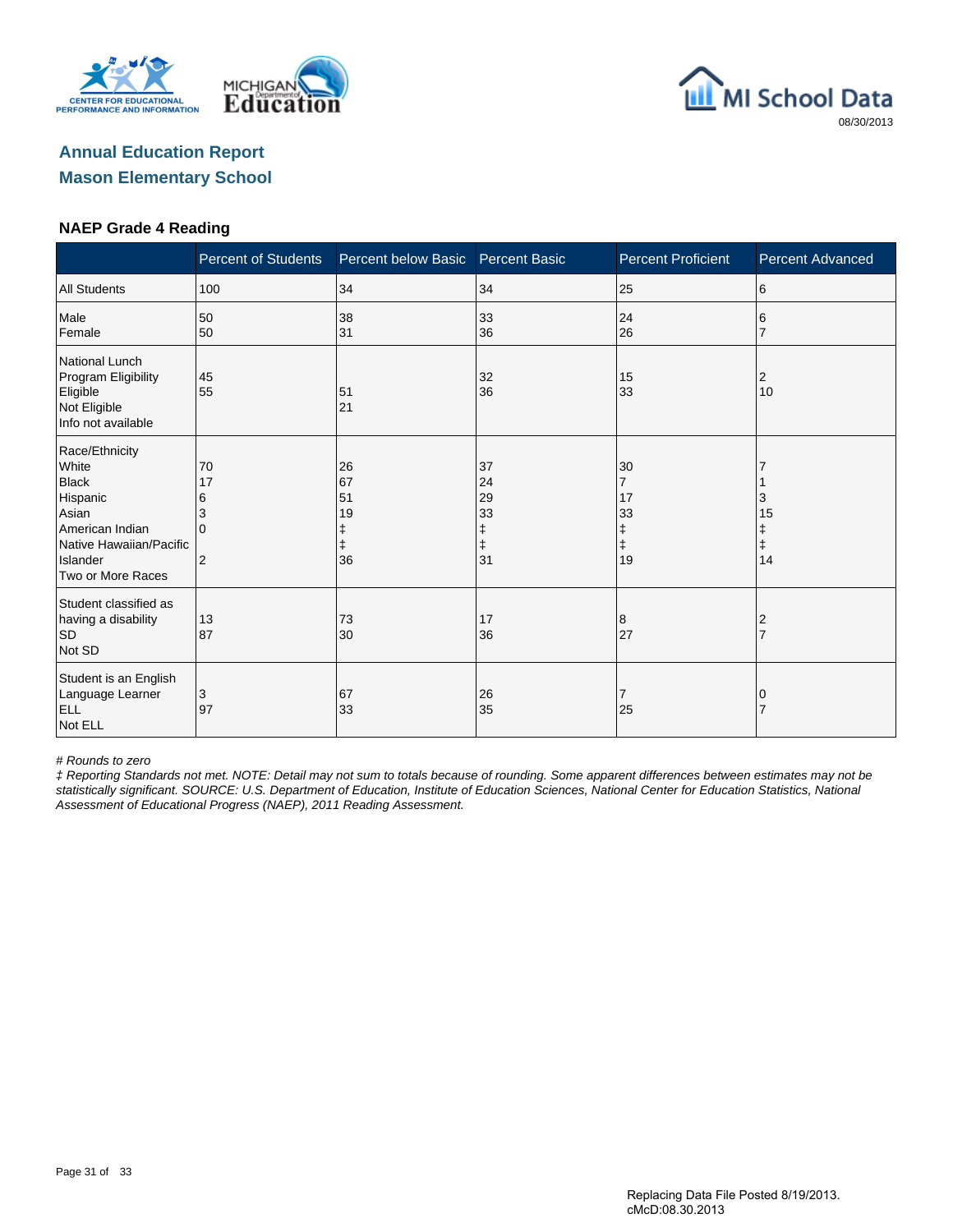





#### **NAEP Grade 8 Reading**

|                                                                                                                                             | <b>Percent of Students</b> | Percent below Basic  | <b>Percent Basic</b>                                  | <b>Percent Proficient</b>                             | <b>Percent Advanced</b> |
|---------------------------------------------------------------------------------------------------------------------------------------------|----------------------------|----------------------|-------------------------------------------------------|-------------------------------------------------------|-------------------------|
| <b>All Students</b>                                                                                                                         | 100                        | 23                   | 45                                                    | 29                                                    | 3                       |
| Male<br>Female                                                                                                                              | 50<br>50                   | 28<br>18             | 47<br>43                                              | 24<br>35                                              | 2<br>4                  |
| <b>National Lunch</b><br>Program Eligibility<br>Eligible<br>Not Eligible<br>Info not available                                              | 42<br>58                   | 35<br>14             | 46<br>44                                              | 18<br>37                                              | 4                       |
| Race/Ethnicity<br>White<br><b>Black</b><br>Hispanic<br>Asian<br>American Indian<br>Native Hawaiian/Pacific<br>Islander<br>Two or More Races | 74<br>16<br>4              | 18<br>46<br>25<br>19 | 46<br>43<br>50<br>27<br>ŧ<br>$\ddagger$<br>$\ddagger$ | 33<br>10<br>25<br>39<br>ŧ<br>$\ddagger$<br>$\ddagger$ | 3<br>14                 |
| Student classified as<br>having a disability<br><b>SD</b><br>Not SD                                                                         | 12<br>88                   | 67<br>19             | 27<br>46                                              | 6<br>31                                               | 0<br>3                  |
| Student is an English<br>Language Learner<br><b>ELL</b><br>Not ELL                                                                          | 2<br>98                    | 52<br>22             | 40<br>45                                              | 8<br> 30                                              | 3                       |

# Rounds to zero

‡ Reporting Standards not met. NOTE: Detail may not sum to totals because of rounding. Some apparent differences between estimates may not be statistically significant. SOURCE: U.S. Department of Education, Institute of Education Sciences, National Center for Education Statistics, National Assessment of Educational Progress (NAEP), 2011 Reading Assessment.